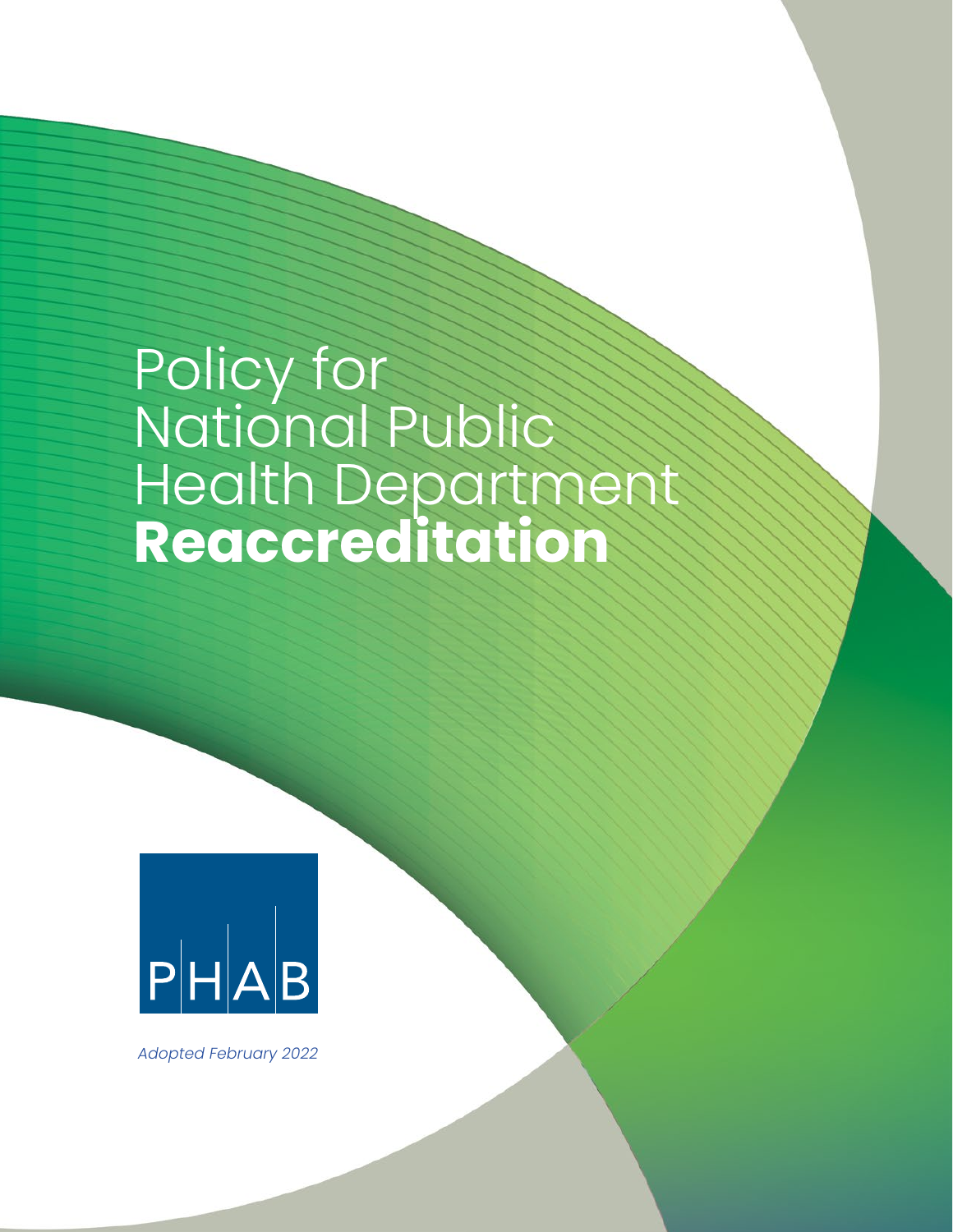# TABLE OF **CONTENTS**

| <b>I. Introduction</b>                                     | 3  |
|------------------------------------------------------------|----|
| <b>Standards &amp; Measures</b>                            | 4  |
| <b>Additional Information</b>                              | 4  |
| <b>II. Applicability of this Policy</b>                    | 5  |
| <b>III. Eligibility for Reaccreditation</b>                | 5  |
| A. State Health Department                                 | 5  |
| <b>Centralized States</b>                                  | 6  |
| <b>B. Local Health Department</b>                          | 6  |
| Cross-jurisdictional sharing<br>among local health         |    |
| departments                                                | 6  |
| <b>C. Tribal Health Department</b>                         | 7  |
| <b>D. Territorial Health Department</b>                    | 7  |
| <b>E. Army Installation Department</b><br>of Public Health | 7  |
|                                                            |    |
| <b>F. International Accreditation</b>                      | 7  |
| G. Umbrella organizations                                  | 8  |
| <b>IV. Overarching Policies</b>                            | 9  |
| <b>Terms and Conditions</b>                                | 9  |
| Confidentiality                                            | 9  |
| Fees                                                       | 10 |
| Evaluation                                                 | 11 |
| <b>Technical Assistance</b>                                | 11 |
| V. Roles & Responsibilities                                | 12 |
| A. Health Department                                       | 12 |
| <b>Health Department Director</b>                          | 12 |
| <b>Accreditation Coordinator</b>                           | 12 |
| <b>Appointing Authority</b>                                | 13 |

| C. Site Visit Team                                            | 13 |
|---------------------------------------------------------------|----|
| <b>Conflict of Interest</b>                                   | 15 |
| <b>D. Accreditation Committee</b>                             |    |
| <b>Members</b>                                                | 14 |
| Conflict of Interest                                          | 14 |
| <b>VI. Accreditation Process</b>                              | 15 |
| <b>Step 1: Preparation</b>                                    | 16 |
| <b>Step 2: Application</b>                                    | 16 |
| <b>Step 3: Documentation Selection</b>                        |    |
| and Submission                                                | 17 |
| <b>Population Health</b>                                      |    |
| <b>Outcomes Reporting</b>                                     | 18 |
| Step 4: Review (Site Visit)                                   | 18 |
| Pre-site Visit Review                                         | 19 |
| Site Visit                                                    | 20 |
| <b>Site Visit Report</b>                                      | 21 |
| <b>Step 5: Accreditation Decision</b>                         | 21 |
| <b>Accreditation Decision Process</b>                         | 21 |
| <b>Accreditation Status</b>                                   | 22 |
| <b>Step 6: Additional Reporting</b><br>and Annual Reports     | 25 |
| <b>Step 7: Reaccreditation</b>                                | 27 |
| <b>VII. Appendices</b>                                        |    |
| <b>Appendix 1: Process Map</b>                                | 28 |
| <b>Appendix 2: Extension Policy</b>                           | 30 |
| <b>Appendix 3: Accreditation</b><br><b>Appeals Procedures</b> | 31 |
| <b>Appendix 4: Complaint Policy</b><br>and Procedures         | 36 |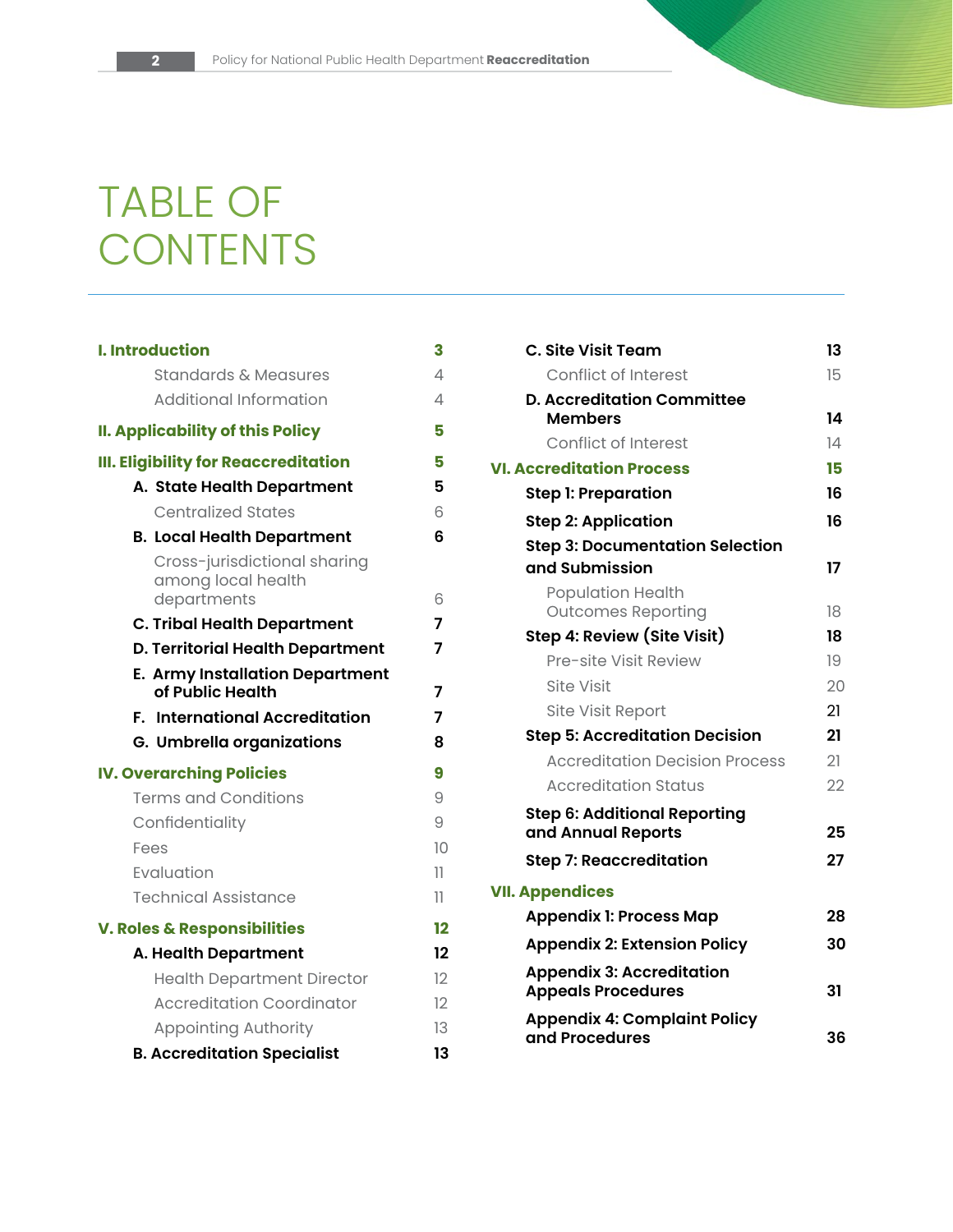

# I. INTRODUCTION

This policy document presents the process for public health departments to maintain accreditation status through the Public Health Accreditation Board (PHAB). The process for initial accreditation is presented in a separate document.

PHAB is the national accrediting organization for public health departments. PHAB is dedicated to advancing and transforming public health practice by championing performance improvement, strong infrastructure, and innovation. PHAB's vision is a high-performing governmental public health system that supports all people living their healthiest lives.

With support from the Centers for Disease Control and Prevention (CDC) and the Robert Wood Johnson Foundation (RWJF), PHAB has worked with public health practitioners and experts to develop and continually improve the national accreditation program. Incorporated in May 2007, PHAB works closely with national organizations that represent the wide variety of public health departments and structures across the country. These partners include but are not limited to: the American Public Health Association (APHA), the Association of State and Territorial Health Officials (ASTHO), the National Association of County and City Health Officials (NACCHO), the National Association of Local Boards of Health (NALBOH), the National Indian Health Board (NIHB), the National Network of Public Health Institutes (NNPHI), the Public Health Foundation (PHF), and the de Beaumont Foundation.

National public health department accreditation consists of the adoption of a set of standards, a process to assess health departments' performance against those standards, and recognition for those departments that meet the standards. The accreditation process and standards are intended to be flexible and inclusive to accommodate many different configurations of public health departments at all governmental levels.

Accredited health departments demonstrate accountability to their stakeholders. The goal of the national accreditation program is to help public health departments assess their current capacity and guide them to continuously improve that capacity, thus promoting a healthier population.

Health departments that maintain accreditation through the reaccreditation process demonstrate continued accountability to their stakeholders. The standards and process for reaccreditation, which includes a requirement related to population health outcomes reporting, are designed to encourage accredited health departments to continue to evolve, improve, and advance, thereby becoming increasingly effective at improving the health of the population they serve.

Health departments must begin a new accreditation cycle five years after accreditation status has been awarded. Health departments that do not initiate the reaccreditation process within the timeframe required under this policy will lose their accreditation status. The reaccreditation process is the same for each cycle (i.e., the process for health departments five years after initial accreditation is the same as the process for health departments five years after the first reaccreditation cycle).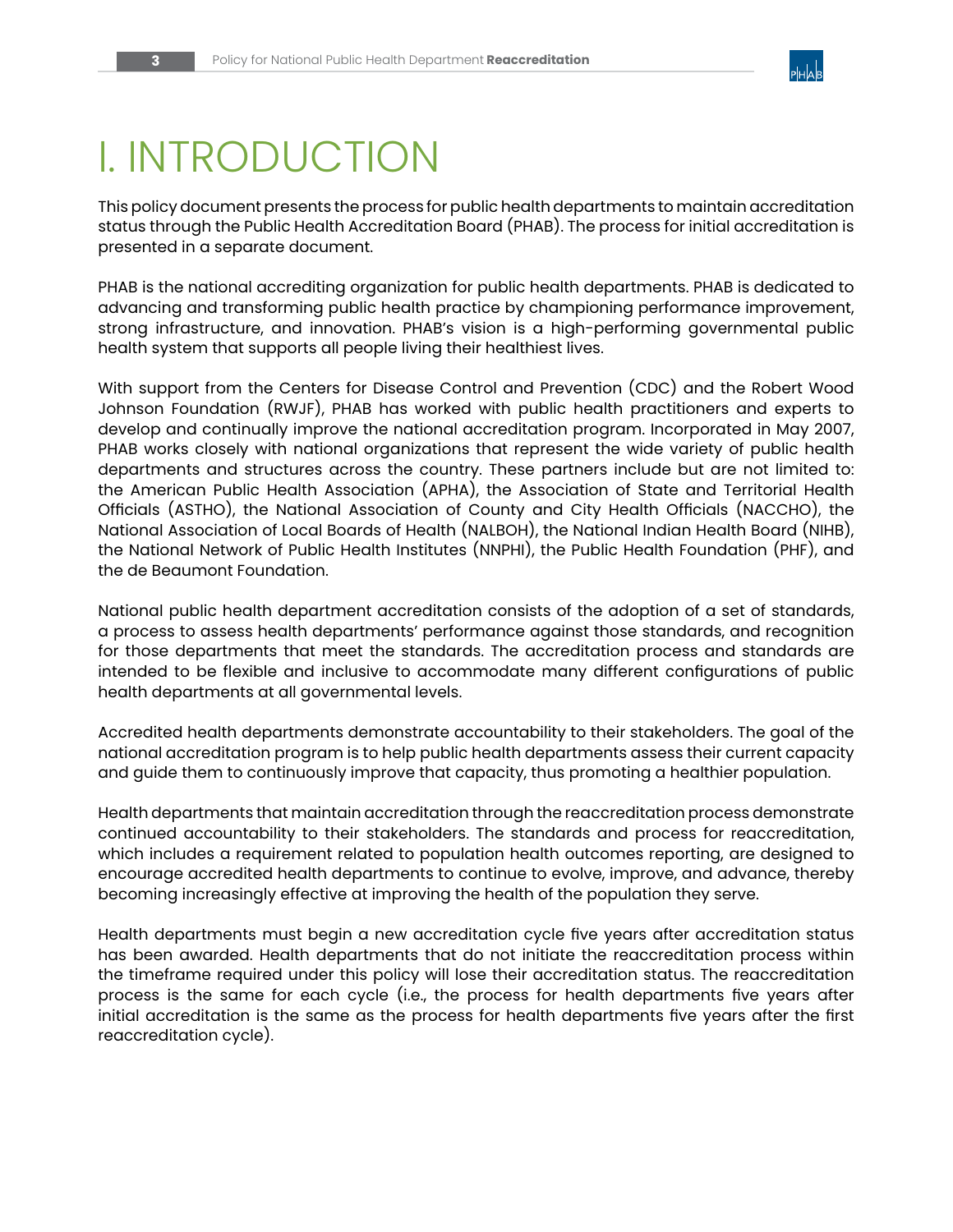

### **Standards & Measures**

Accreditation demonstrates the capacity of the public health department to deliver the three Core Functions of public health—assessment, policy development, and assurance—and the 10 Essential Public Health Services, which provide a fundamental framework for describing public health activities. Accreditation also demonstrates that public health departments possess key capabilities as outlined in the Foundational Public Health Services (FPHS). The FPHS framework outlines the unique responsibilities of governmental public health and defines a minimum set of capabilities and areas that must be available in every community. The PHAB Standards & Measures (referred to as The Standards in this document) identify "foundational capability" measures, which are key to ensuring the community's health and achieving equitable health outcomes. National accreditation only applies to The Standards and does not address local political or personnel issues.

The Standards were originally developed with input from public health practitioners with wideranging public health expertise and went through several rounds of testing and a public vetting period. In 2016, PHAB released the first set of The Standards for reaccreditation to foster the continued advancement of health departments as they maintain their accreditation status. All revisions of The Standards are made with input from public health practitioners and experts and with oversight from the Accreditation Improvement Committee, comprised of practitioners and PHAB Board members. All proposed revisions are vetted in the field before they are presented to the PHAB Board of Directors for adoption.

Among the principles that guide the development and revision of The Standards is that the requirements will describe a moderate level of capacity – not minimum and not maximum standards. PHAB intends for The Standards to advance collective public health practice. For that reason, The Standards are designed to reflect current public health practice so that they are feasible and also require health departments to improve as they proceed through the process. PHAB's Pathways Recognition Program (for health departments not yet ready to apply for full accreditation) and Excellence Recognition Program (to highlight health departments that excel in particular areas of public health practice) are designed to support public health advancement for health departments across a spectrum of performance.

# **Additional Information**

This document can be found on the PHAB website – **http://www.phaboard.org**. In the online version, there are sections entitled "For More Information," which provide additional resources, including links to other websites, tip sheets, and online courses. Those resources may be updated as new information becomes available. Accreditation Coordinators are encouraged to use those resources as they are preparing for accreditation.

**FOR MORE INFORMATION** *[phaboard.org/resources](http://phaboard.org/resources)* 

For more information on **accreditation**, including benefits, a list of accredited health departments, frameworks and more, visit phaboard.org/resources.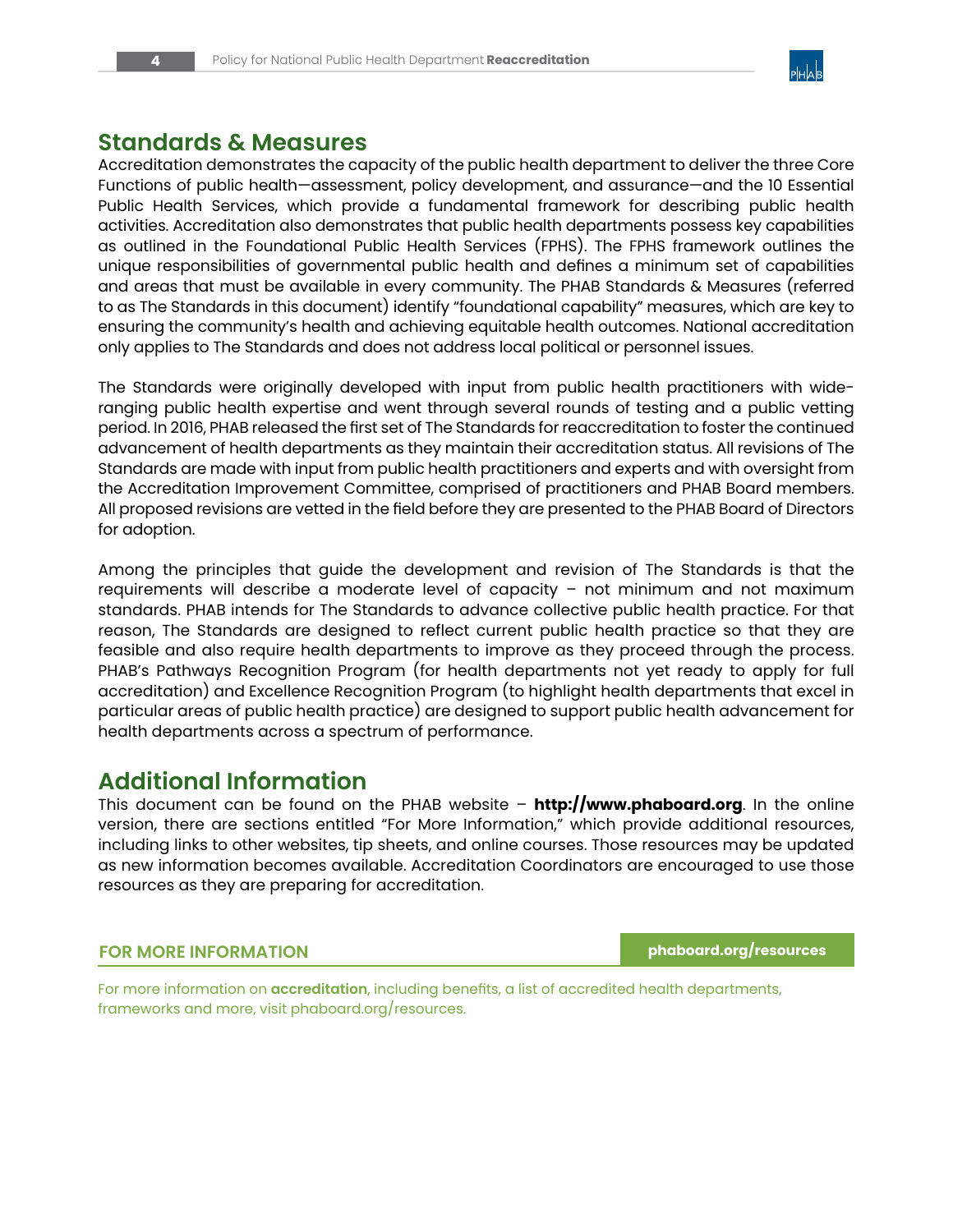

# II. APPLICABILITY OF THIS POLICY

PHAB will periodically revise this policy and The Standards. This 2022 version of the policy (the "2022 Policy") was adopted by the PHAB Board on February 11, 2022. It is applicable to any health department applying for reaccreditation under Version 2022 of the PHAB Standards & Measures for Reaccreditation and remains in full force and effect until a new version of the policy is approved by the PHAB Board. The version of the policy and The Standards applicable to a health department at the time it begins the reaccreditation process is applicable throughout the duration of the respective health department's accreditation cycle unless the health department and PHAB mutually agree that a different version will apply. For example, Accreditation Committee Action Requirements ("ACAR") and any complaints and appeals for a particular health department will be governed by the version of the Policy and The Standards that is applicable at the time the health department commences its Application for an accreditation cycle. If PHAB amends any provision in the 2022 Policy, it will take reasonable efforts to notify the point of contact for each health department registered in PHAB's electronic system to which the change in policy pertains. Throughout this policy, references to "accreditation" are inclusive of reaccreditation, which is the process of maintaining accreditation status.

# III. ELIGIBILITY FOR REACCREDITATION

To be eligible for reaccreditation, the health department must be accredited by PHAB at the time of its reaccreditation application and must meet the requirements for eligibility described in this section.<sup>1</sup>

The entity that has the primary statutory or legal responsibility for public health in a Tribe, state, territory, at the local level, or at an Army Installation is eligible to apply for accreditation. To be eligible, such entities must operate in a manner consistent with applicable federal, Tribal, state, territorial, and local statutes or Army regulations. PHAB will determine the applicant's eligibility to apply for public health department accreditation. A health department must meet one of the definitions below to apply for PHAB accreditation.

**Health departments are encouraged to discuss with PHAB any instances where they have questions about how The Standards or eligibility criteria apply given their organizational structure.**

# **A. State Health Department**

A state health department is defined, for purposes of PHAB accreditation, as the entity with primary statutory authority to promote and protect the public's health and prevent disease in humans in the state. This authority is defined by state constitution, statutes or regulations, or established by Executive Order.

*<sup>1</sup> While PHAB does not currently accept applications for multi-jurisdictional accreditation or centralized states integrated local public health department system accreditation, applicants that received initial accreditation using those processes are eligible to pursue reaccreditation using those accreditation processes.*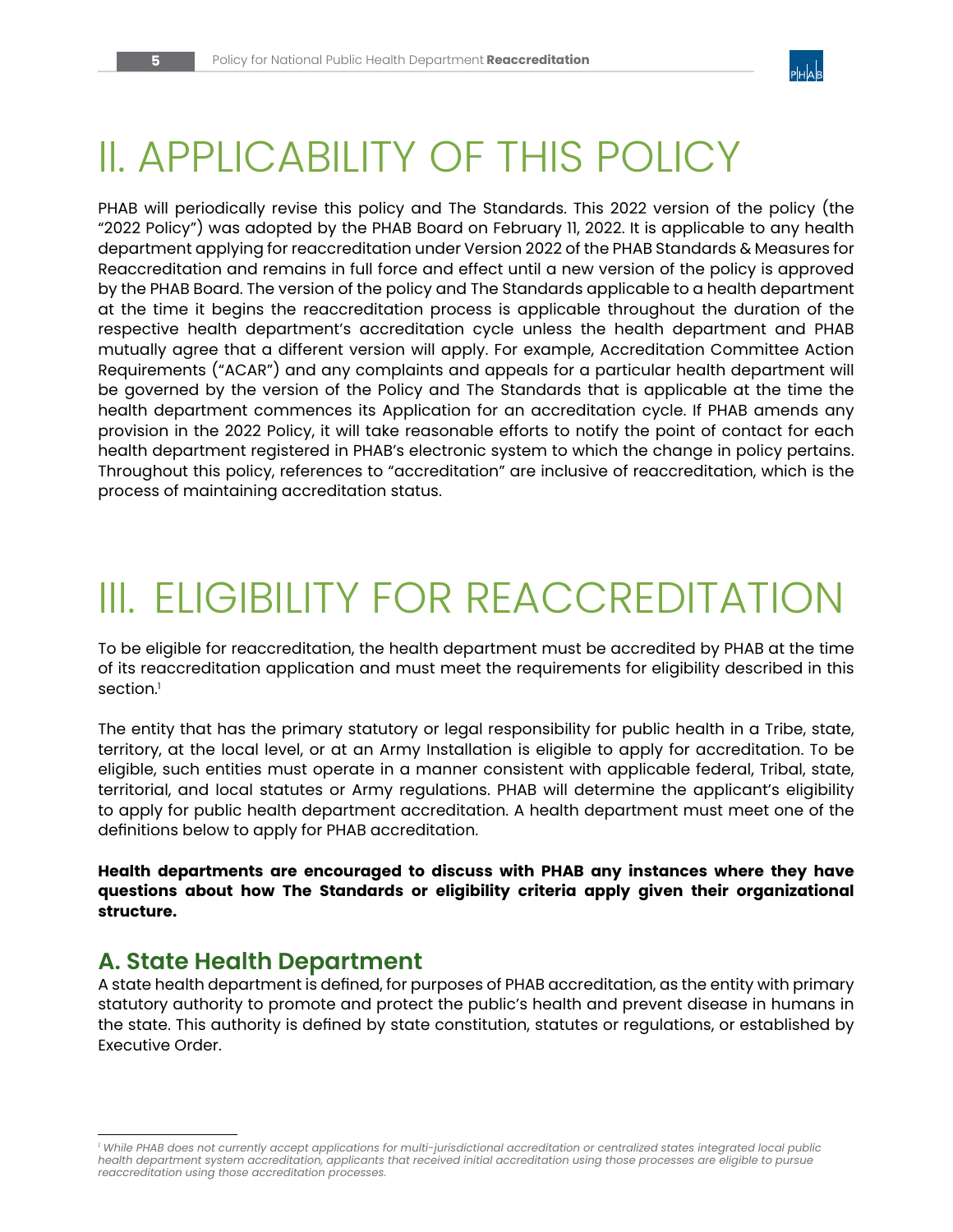

### **Centralized States**

A centralized state health department is defined, for the purposes of PHAB accreditation, as a state public health organizational structure that operates all or most of the local health departments in that state. Centralized health departments have a central office that provides administrative, policy, and managerial direction and support. Local health departments in centralized states are legally and organizationally a part of the state health department. Employees are state employees, except for those in independent local public health departments, usually in one or more major city or county in the state.

Categories of centralized state PHAB accreditation applicants are:

#### **a. State health department applicant.**

For state health department applicants, the required documentation will focus on statewide policies, plans, and systems and their implementation throughout the state. Accreditation is awarded to the state health department, not to the centralized system.

#### **b. Local health department applicant.**

A single local health department in a centralized state that is legally part of the state health department may apply for accreditation. It must have approval of the state health officer or designee. Accreditation is awarded to the local health department.

#### **c. District or regional applicant as a local health department.**

Where state law (statutes, regulations, rules, executive orders, ordinances, case law, and codes) defines a district or region (e.g., an area with multiple counties) as having public health authority, the district or region will be treated as one health department. Accreditation is awarded to the district or region as a whole. A district, regional, or other area entity must have approval of the state health officer or designee.

# **B. Local Health Department**

A local health department is defined, for the purposes of PHAB accreditation, as the governmental body that is authorized to serve a jurisdiction or group of jurisdictions geographically smaller than a state and recognized as having the primary legal authority to promote and protect the public's health and prevent disease in humans. This authority is defined by the state's constitution, statute, or regulations or established by local ordinance or through formal local cooperative agreement, contract, or mutual aid agreement. The entity may be a local health department, local entity of a centralized state health department, city, city-county, county, district, or regional health department.

# **Cross-jurisdictional sharing among local health departments**

PHAB understands that health departments often share services across jurisdictions. Documentation of services provided by another entity for an applicant's jurisdiction can be submitted. If multiple health departments formally agree to coordinate on both administrative functions and on a range of services, they are encouraged to discuss with PHAB the most efficient way of documenting conformity with The Standards for the entire jurisdiction. For example, if there is a formal entity that represents the collective work, it may be appropriate to consider that as the applicant.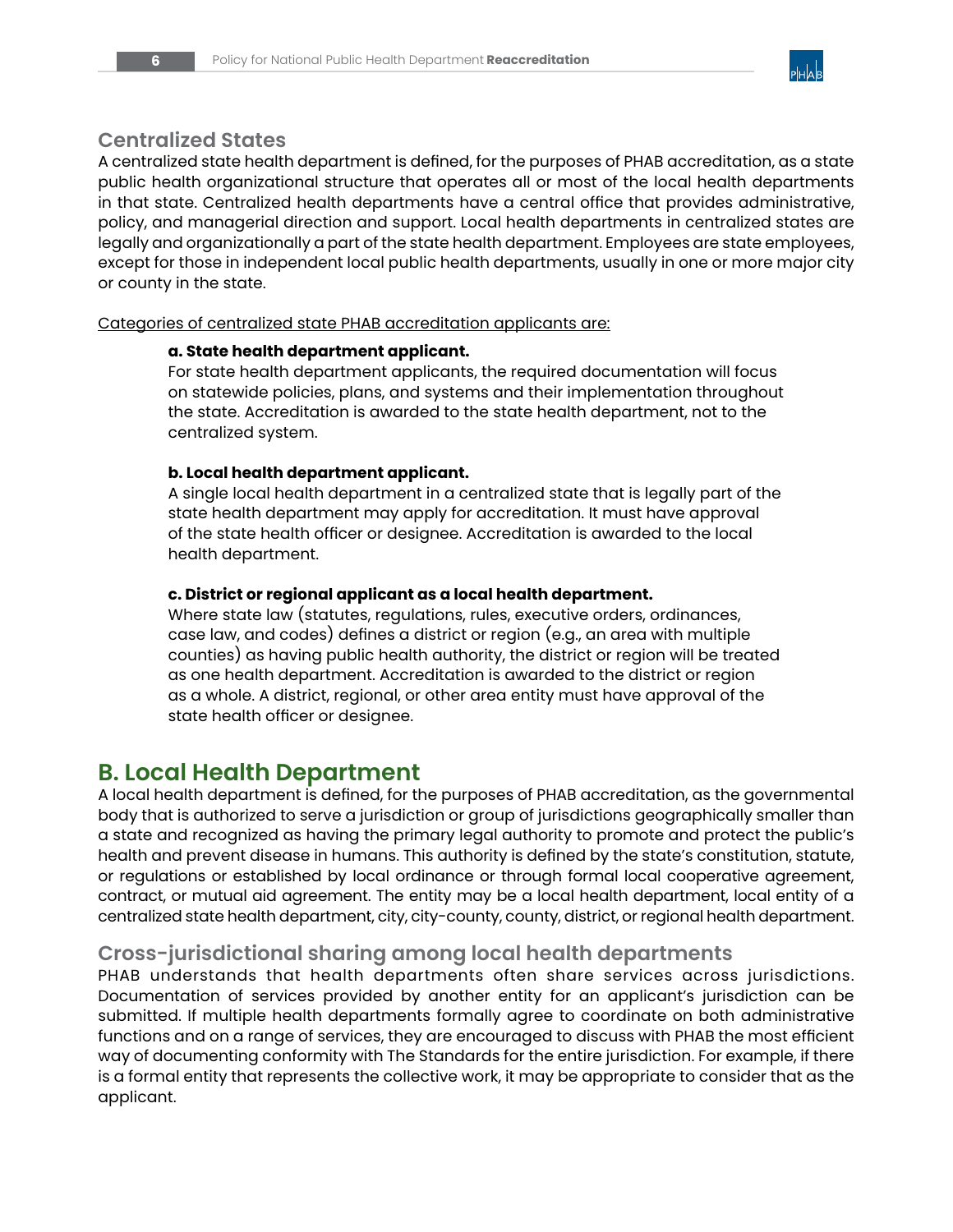

# **C. Tribal Health Department**

A Tribal health department is defined, for the purposes of PHAB accreditation, as a federally recognized Tribal government,<sup>2</sup> Tribal organization, or inter-Tribal consortium, as defined in the Indian Self-Determination and Education Assistance Act, as amended. Such departments have jurisdictional authority to provide public health services, as evidenced by constitution, resolution, ordinance, executive order or other legal means, intended to promote and protect the Tribe's overall health, wellness, and safety; prevent disease; and respond to issues and events.

Federally recognized Tribal governments may carry out the above public health functions in a cooperative manner through formal agreement, formal partnership, or formal collaboration.

# **D. Territorial Health Department**

Territorial health department is defined, for the purposes of PHAB accreditation, as the entity with primary responsibility for public health in a territorial area; this may be referred to as the ministry of health or health department. For the purposes of PHAB accreditation, "territorial" refers to U.S. territories (Puerto Rico, Guam, U.S. Virgin Islands, Commonwealth of the Northern Mariana Islands, and American Samoa) and other U.S. affiliates in the Pacific (the Republic of Palau, the Federated States of Micronesia, and the Republic of the Marshall Islands).

## **E. Army Installation Department of Public Health**

Army Installation Department of Public Health is defined, for the purposes of PHAB accreditation, as the entity that is responsible for local army installation public health services. Although most of these entities will use the Army Installation Department of Public Health nomenclature, the actual name may vary for some locations due to local considerations and scope of services (e.g., multiple installations may be included in the department name of the installation, which may actually be a joint base and the department named as such). Activities related to Army field public health services in an operational (deployed) environment are excluded for the purposes of public health department accreditation.

Further, the activities of Veterinary Services, which is part of the Army Public Health Enterprise, are not reviewed in PHAB accreditation, although an installation Veterinary Services department may partner with Army Installation Departments of Public Health. For the purposes of this Policy, the term "health department" will include Army Installation Departments of Public Health.

# **F. International Accreditation**

PHAB offers accreditation and related services to the international public health community, using its existing accreditation review process and The Standards that are in effect at the time of the international inquiry. PHAB will provide initial consultation services to ascertain whether The Standards and review process are applicable to the international setting. All work would be performed consistent with PHAB's underlying principles regarding the accreditation process and The Standards. PHAB expects to primarily do this work with countries that are open to US travel under applicable State Department guidance at any given time.

A cost package will be developed for each individual inquiring international entity that will include staff time, materials, travel expenses, and workshop expenses. Accreditation fees will be calculated separately.

*<sup>2</sup> As evidenced by inclusion on the list of recognized Tribes mandated under 25 U.S.C. § 479a-1. Publication of List of Recognized Tribes.*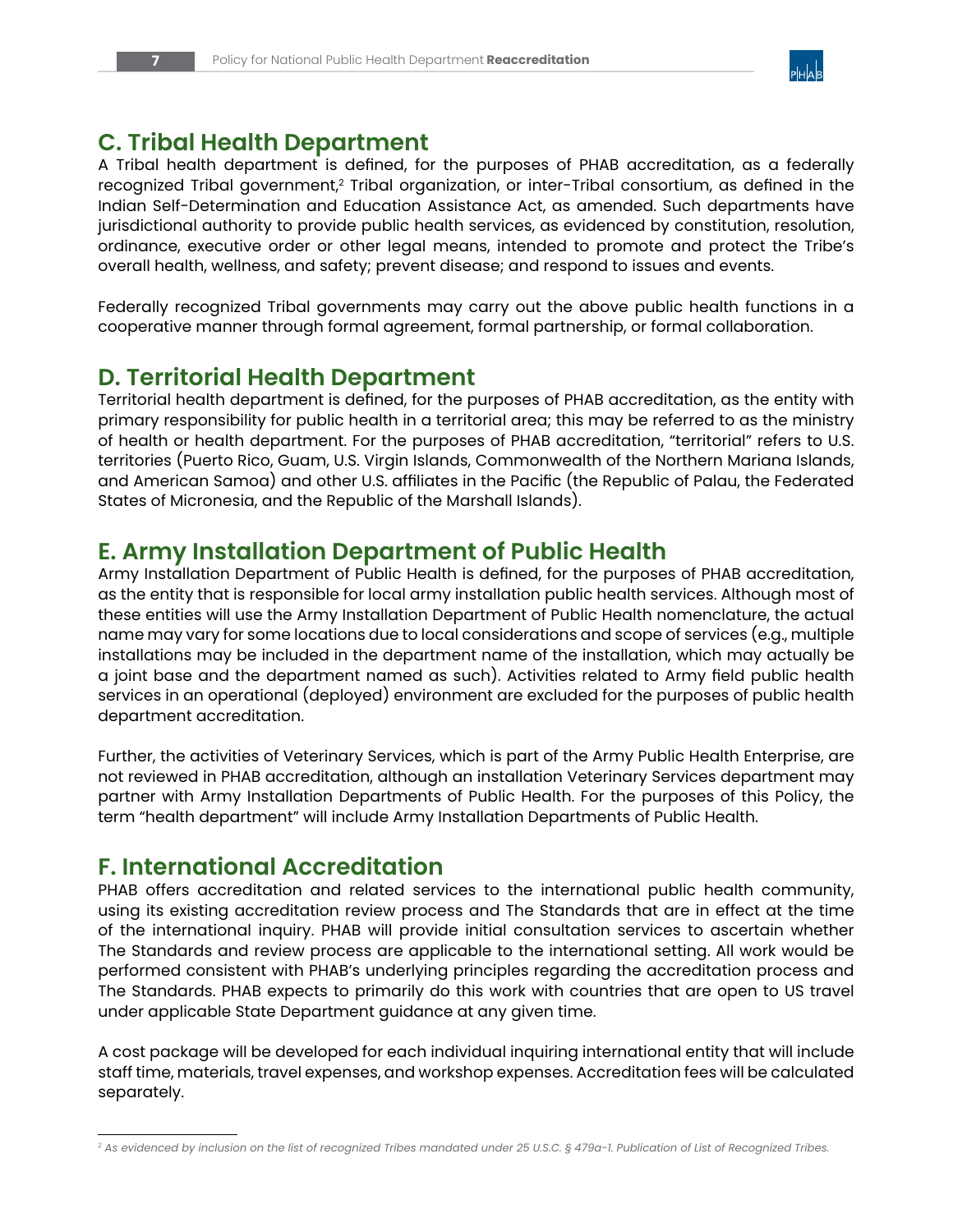

# **G. Umbrella Organizations**

Health departments may apply for accreditation if they are part of an umbrella organization, super public health agency, or super agency that oversees public health functions in addition to other governmental functions. However, PHAB will accredit only the public health function of the umbrella organization.

If an applicant is part of a broader umbrella organization, the review will focus on the public health functions, as defined by the 10 Essential Public Health Services. All organizational policies (e.g., confidentiality, HR), plans (e.g., strategic plan), and systems (e.g., performance management system) provided as documentation to PHAB must apply to the division of the organization that carries out public health functions, regardless of whether they apply to the whole umbrella organization. Because PHAB's review is limited to the public health function (i.e., PHAB does not provide a comprehensive review to ensure that the policies, plans, and systems apply organization wide), the scope of PHAB's accreditation recognition is limited to the public health function(s), as defined by the 10 Essential Public Health Services, and does not cover the entire umbrella organization.

#### **FOR MORE INFORMATION [phaboard.org/resources](http://phaboard.org/resources)**

For more information on **eligibility**, including how to learn more about the applicability of the program in your jurisdiction, visit [phaboard.org/resources](http://phaboard.org/resources).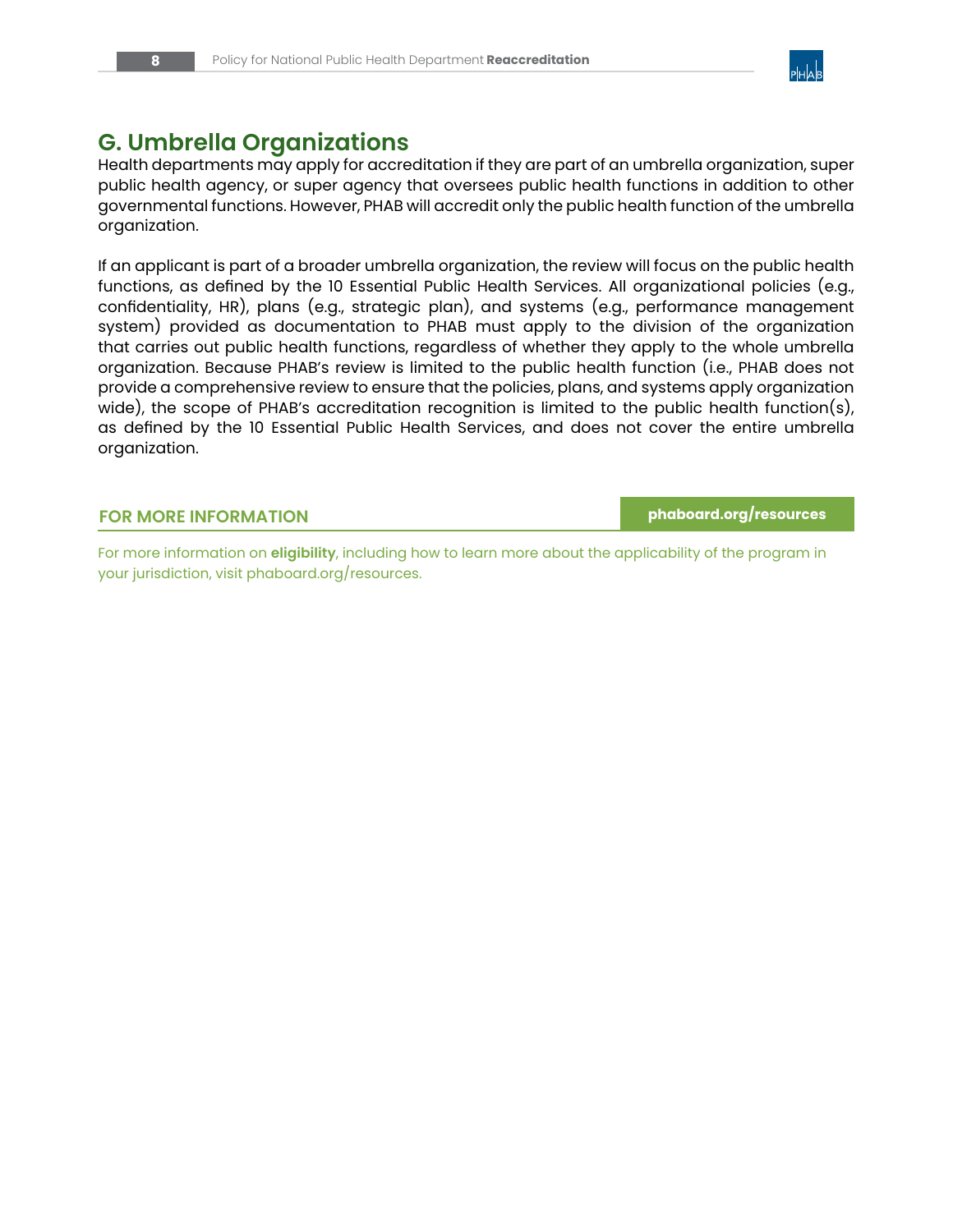# IV. OVERARCHING POLICIES

# **Terms and Conditions**

A health department applicant must agree to PHAB's Terms and Conditions agreement, which must be electronically signed upon submitting the Application. As part of the Terms and Conditions, the Health Department Director will attest to the accuracy and validity of, and assume full responsibility for, the content of the Application and all documentation and information used by the applicant throughout the accreditation process and Annual Reports. The applicant will acknowledge and agree that PHAB reserves the right to verify any or all of the information. Providing false, misleading, inaccurate, or incomplete information or otherwise violating the rules governing the accreditation program may constitute grounds for the rejection of the Application, denial of accreditation, revocation of accreditation status, or other appropriate disciplinary action.

#### **FOR MORE INFORMATION [phaboard.org/resources](http://phaboard.org/resources)**

To read the **Terms and Conditions**, visit [phaboard.org/resources](http://phaboard.org/resources).

# **Confidentiality**

The health department applicant acknowledges and agrees that PHAB will undertake reasonable efforts to keep information exchanged throughout the accreditation review process confidential to the review process, except to the extent that PHAB might be required by law, statute, rule, or regulation to disclose such information.

Confidential information includes:

- Any and all of the health department's documentation;
- Site Visit Team pre-visit, site visit, and post-visit discussions;
- Contents of the Site Visit Report;
- Opinions expressed to the Site Visit Team during interviews and site visit discussions;
- Documents viewed and visual observations made as part of the site visit; and
- Membership of the Site Visit Team.

Except as otherwise stated in this policy or prohibited by applicable law, the applicant may make their own decisions about disclosure of information used for and received during the accreditation process. They may not, however, disclose to any third party any information regarding the identity of the Site Visitors.

PHAB will publish the list of accredited health departments, including basic information such as location, date of accreditation, health department type, population, and version of The Standards. If a health department had previously been accredited and is no longer accredited for any reason (e.g., including failure to follow Annual Reporting requirements, failure to pay fees, decision not to apply for reaccreditation, and/or not successfully completing the reaccreditation process, etc.) the health department's status as being no longer accredited will be publicly released.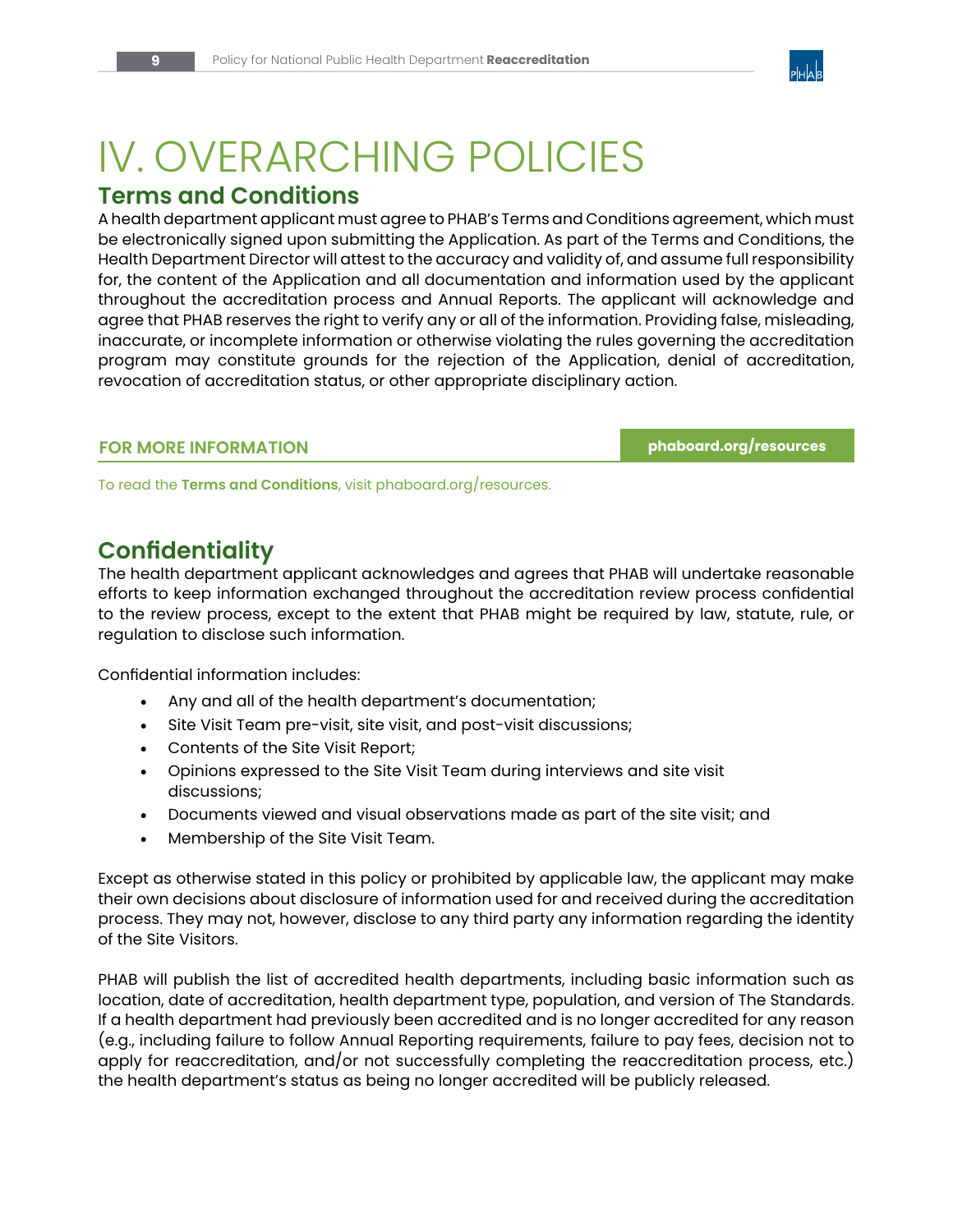

In addition, to support the evidence base for public health practice, PHAB will make aggregate, anonymized information gathered through the accreditation process (e.g., assessments of conformity) available to the public or may share accreditation data with identifiers to researchers who follow PHAB's data use agreement process and confidentiality requirements. Information about data for research purposes is available on the PHAB website. Health departments may also be able to opt in to sharing additional data with other health departments for the purpose of shared learning.

Site Visitors are instructed to not discuss the applicant health department or any of its documentation with others not involved in the health department's PHAB accreditation process.

At all times, health departments are solely responsible for abiding by all applicable state and federal laws regarding personal or sensitive information. For example, for requirements related to personnel, state or federal law may require the health department to redact the names of employees. In addition, state or federal laws may prohibit disclosing personal health information to PHAB (including through PHAB's electronic system). PHAB cannot advise regarding a health department's particular obligations under applicable law. As such, health departments should seek counsel for complying with applicable privacy laws.

#### **FOR MORE INFORMATION [phaboard.org/resources](http://phaboard.org/resources)**

For more information on the **PHAB Data Portal**, **Site Visitor Agreement**, and more, visit phaboard.org/resources.

#### **Fees**

Health departments are invoiced once their application for initial accreditation is approved and annually thereafter. Invoices are due within 30 days of receipt of invoice. Failure to pay fees could result in removal from the accreditation process and/or revocation of accreditation status. The fees are required to be paid by the health department, regardless of which process step it is in. If the decision is "Not Accredited" or if the accreditation expires, the health department is required to pay any outstanding invoice at that time. No additional invoice will be issued, unless there is an appeals request, in which case the published appeal fee will be invoiced at that time.

A health department may wish to receive their invoice early (that is, before they submit their application) in order to accommodate their financial management process. PHAB is willing to send an invoice to a health department early, upon the receipt of a written request from the health department. The written request may be an email to accounting@phaboard.org.

Fees may apply for training. All fees will be published on the PHAB website. The PHAB Board of Directors reviews the fees annually and publishes any revisions on the website.

#### **FOR MORE INFORMATION [phaboard.org/resources](http://phaboard.org/resources)**

To view the **fee schedule**, visit [phaboard.org/resources.](http://phaboard.org/resources)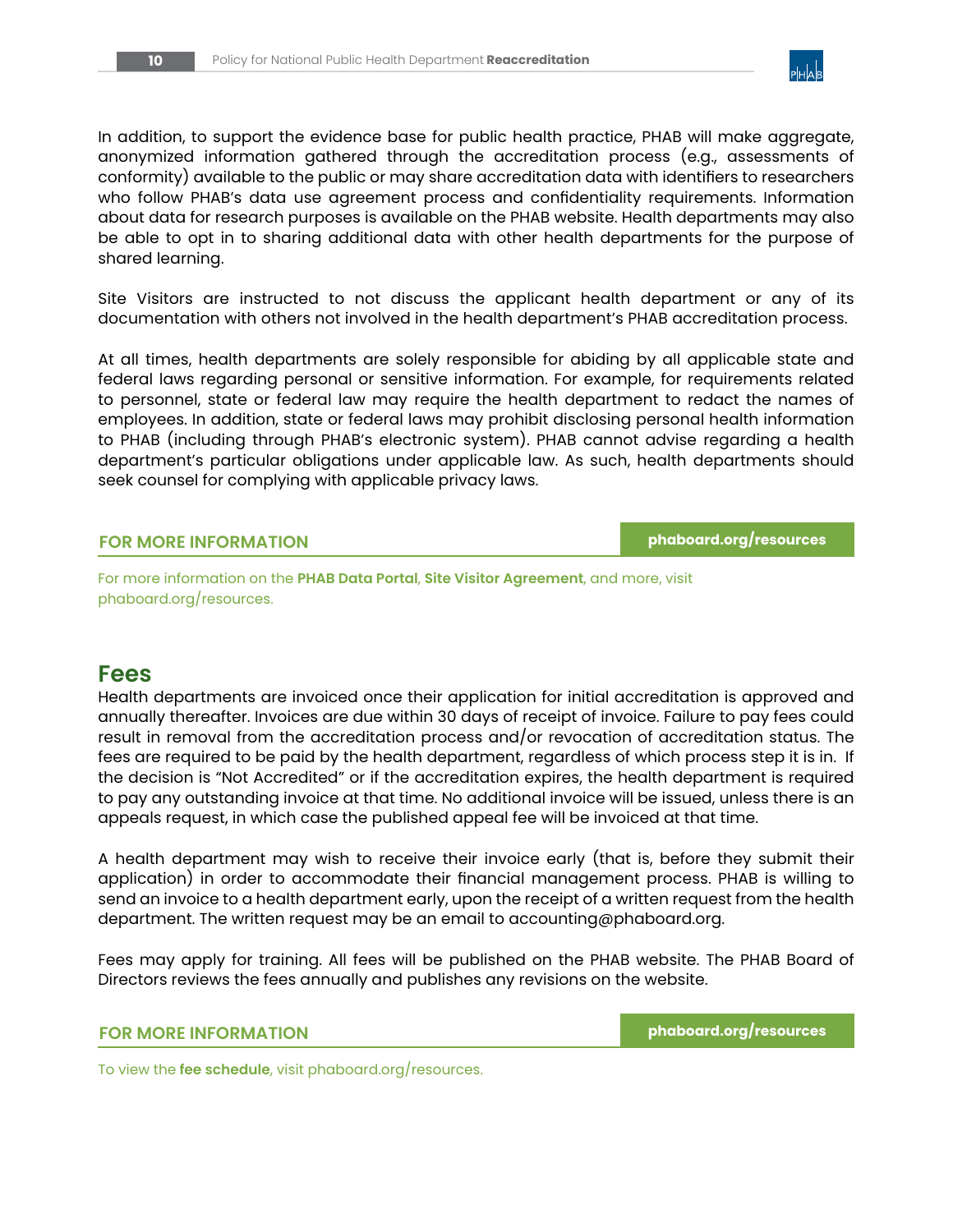

# **Evaluation**

For PHAB's continuous quality improvement of the accreditation process, courses, and supporting guides and documents, PHAB conducts evaluation activities and may contract with an external evaluator to gather additional feedback. PHAB or its contractor may ask health departments to complete surveys or participate in interviews or focus groups. It is through evaluations that the health departments are provided opportunities to submit comments and recommendations concerning The Standards, the Site Visit Report, the Site Visit Team, the accreditation process, or any aspect of the accreditation experience. PHAB uses the findings of its evaluations to make decisions regarding all components of the accreditation process. All applicant health departments are expected to participate in PHAB's evaluation process. Findings from the evaluations that are shared publicly do not identify individuals or organizations. Nothing that a health department says in the evaluation is shared with the Accreditation Committee and comments do not affect the accreditation decision.

# **Technical Assistance**

Health departments should direct all questions on the accreditation process and The Standards to PHAB. PHAB staff is available to provide technical assistance on issues involving: the accreditation process; the e-PHAB information system; required forms; meaning of terms used; and interpretation of the standards, measures, and documentation guidance. PHAB is responsible for providing training to applicants on the accreditation process and the selection of documentation that demonstrates conformity with The Standards.

PHAB has resources and courses available to health departments preparing and applying for accreditation. PHAB will designate specific courses that are required during the Preparation step (see Accreditation Process below) and may require additional training at later steps in the process (e.g., health departments that are required to submit an ACAR will also have required training associated with that process).

#### **FOR MORE INFORMATION [phaboard.org/resources](http://phaboard.org/resources)**

For more information on **technical assistance**, including PHAB's e-Learning platform, visit [phaboard.org/resources.](http://phaboard.org/resources)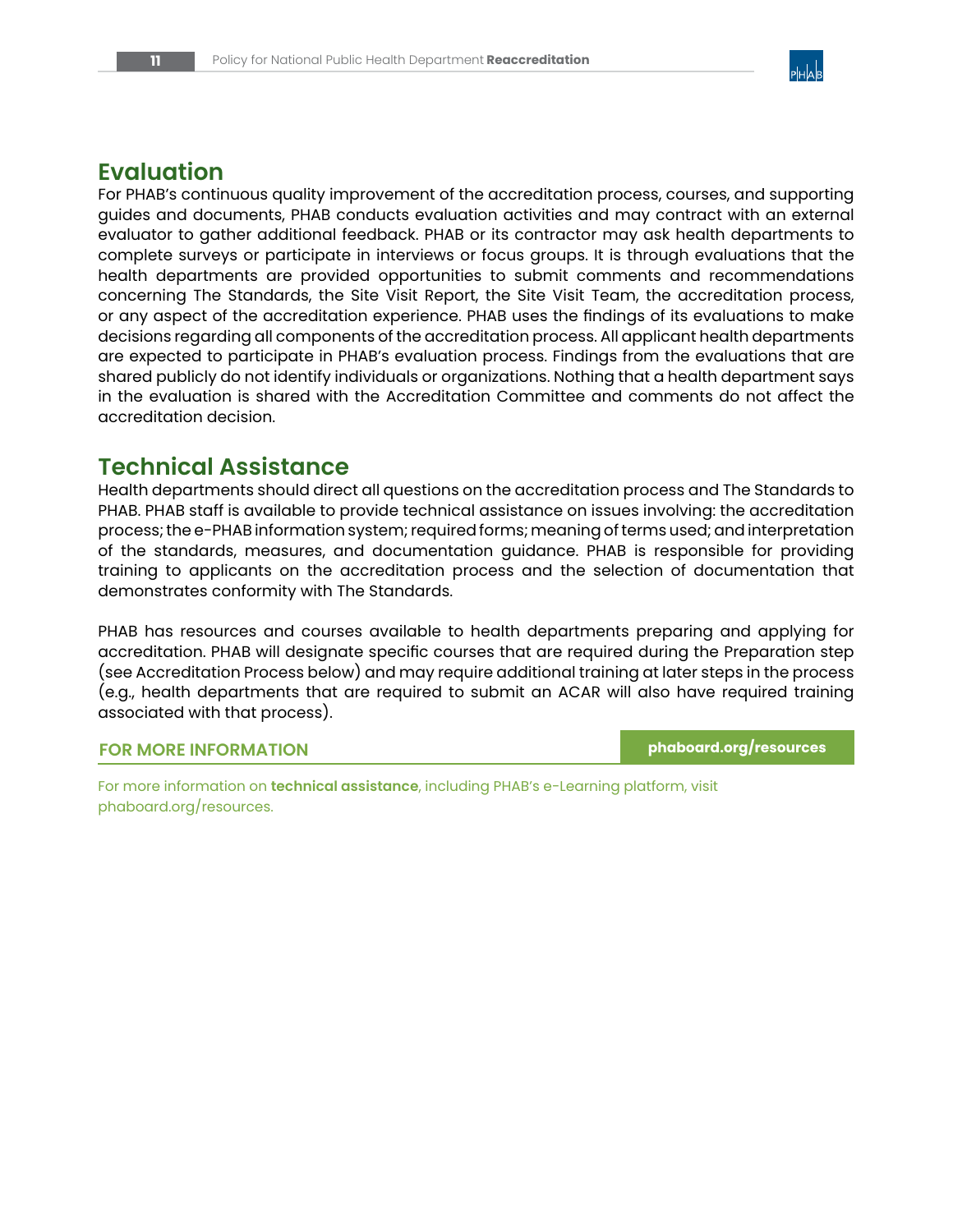

# V. ROLES & RESPONSIBILITIES

# **A. Health Department**

#### **Health Department Director**

The Health Department Director for PHAB accreditation purposes may either be the health department's top executive or medical director/health officer. The top executive is defined as the highest-ranking employee with administrative and managerial authority at the level of the health department. The medical director or health officer is defined as the highest-ranking clinician (e.g., physician, PA, NP, etc.) with oversight for the health department's protection programs.

The Health Department Director is responsible for attesting to the accuracy of the information submitted to PHAB as demonstrated by authorizing the submission of materials through PHAB's electronic information system, e-PHAB. This includes the Application and all documentation (documentation submission, reopened measures, ACAR, Annual Report).

#### **Accreditation Coordinator**

Health departments pursuing PHAB accreditation are required to appoint one person as an Accreditation Coordinator. The Accreditation Coordinator cannot be the Health Department Director; the responsibilities of these positions are too significant to be handled adequately by one person. However, if health department circumstances make it challenging to appoint someone other than the department director as the Accreditation Coordinator, health departments may submit a written request to PHAB to appoint the director as the Accreditation Coordinator.

The Accreditation Coordinator is responsible for coordinating the accreditation process within the health department and is the primary communication contact between the health department and PHAB throughout the entire accreditation process. It is the responsibility of the health department to ensure e-PHAB is updated if any contact information changes.

While the health department must designate the Health Department Director and Accreditation Coordinator, the health department can also designate other staff members who will have access to e-PHAB.

#### **FOR MORE INFORMATION [phaboard.org/resources](http://phaboard.org/resources)**

For more information on **selecting an Accreditation Coordinator**, visit phaboard.org/resources. Although not required, PHAB strongly encourages health departments to use an Accreditation Team through the process.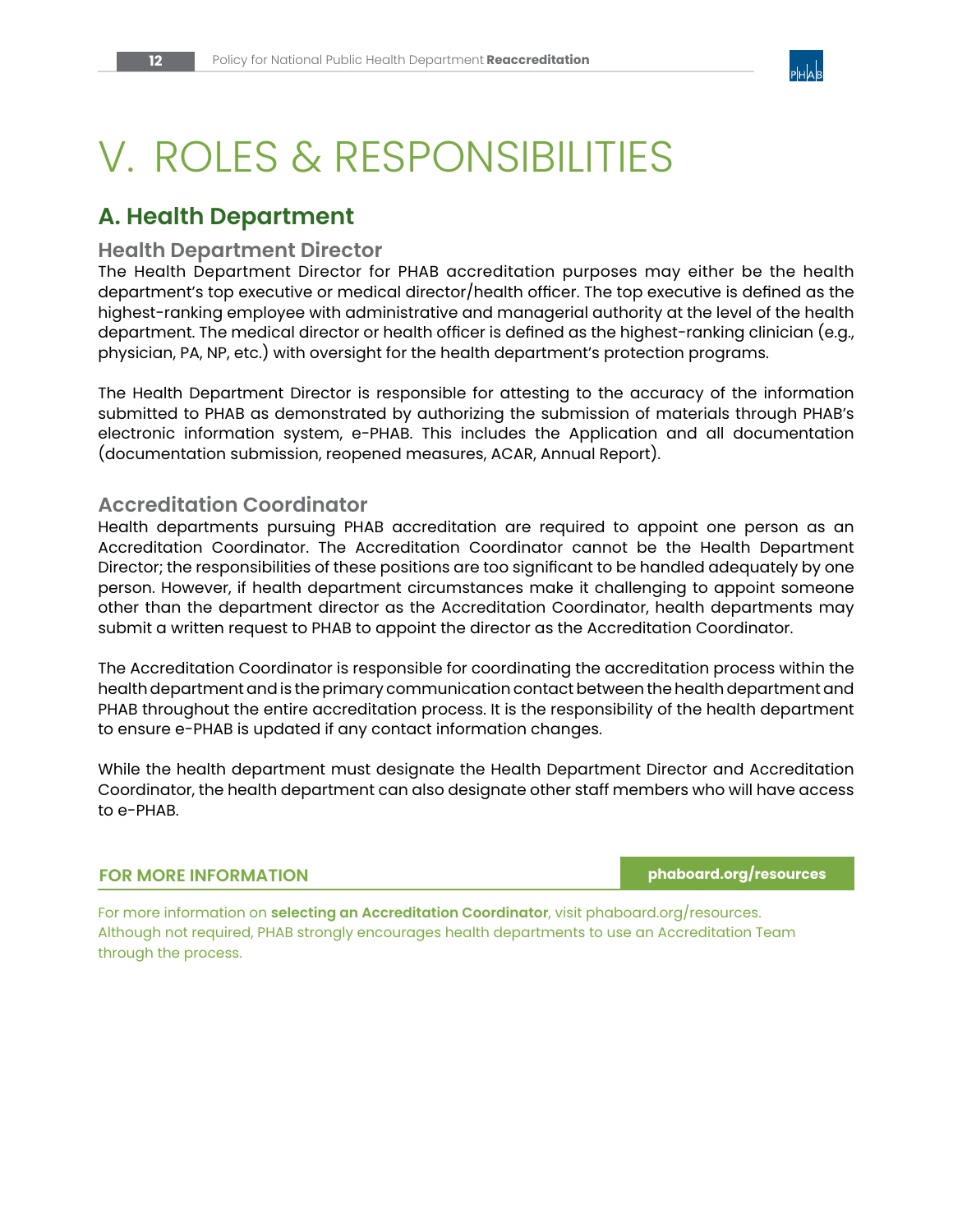

#### **Appointing Authority**

The appointing authority is the person with the power to hire the director of the health department.

The appointing authority is responsible for providing a letter of support to apply for each cycle of PHAB accreditation.

### **B. Accreditation Specialist**

PHAB Accreditation Specialists will be available to provide technical assistance concerning the accreditation process and the interpretation and intent of The Standards. Accreditation Specialists are employed by PHAB and are experienced public health professionals with extensive knowledge of The Standards and the accreditation process.

A health department will be assigned a PHAB Accreditation Specialist during process steps where documentation is reviewed for conformity with The Standards. The Accreditation Specialist is a member of the Site Visit Team. The Accreditation Specialist conducts an initial review of the applicant health department's documentation, and works to ensure quality assurance, consistency within and across reviews, rater and inter-rater reliability, and clarity of information in the Site Visit Report. The Accreditation Specialist works closely with Site Visitors and provides technical assistance concerning the review process and The Standards. The Accreditation Specialist acts as the point of contact between the Site Visitors and the health department.

#### **FOR MORE INFORMATION** *[phaboard.org/resources](http://phaboard.org/resources)*

For more information on how to **contact PHAB Staff**, visit [phaboard.org/resources](http://phaboard.org/resources).

# **C. Site Visit Team**

PHAB employs a peer review model. Site Visitors must demonstrate their understanding of governmental public health services, as spelled out in PHAB's eligibility requirements. After a site visitor application is accepted by PHAB, Site Visitors will undergo training designed to ensure consistency in assessments of The Standards (inter-rater reliability). To remain an active Site Visitor, individuals may be required to complete additional or refresher trainings as determined by PHAB.

Site Visitors play a central, substantive, and critical role in the accreditation process. The Site Visit Team, which is comprised of peer reviewer(s) and PHAB Accreditation Specialist, reviews documentation submitted by health departments; conducts site visit interviews; and writes the Site Visit Report.

The Site Visit Team represents PHAB. Their responsibility is to learn about the health department through the review and contribute to the development of a Site Visit Report that accurately describes and reflects the health department that they have reviewed. The Site Visit Team does not decide or recommend the accreditation status of the health department.

The size of the Site Visit Team is determined by the complexity of the review. PHAB appoints a Team Chair for each health department.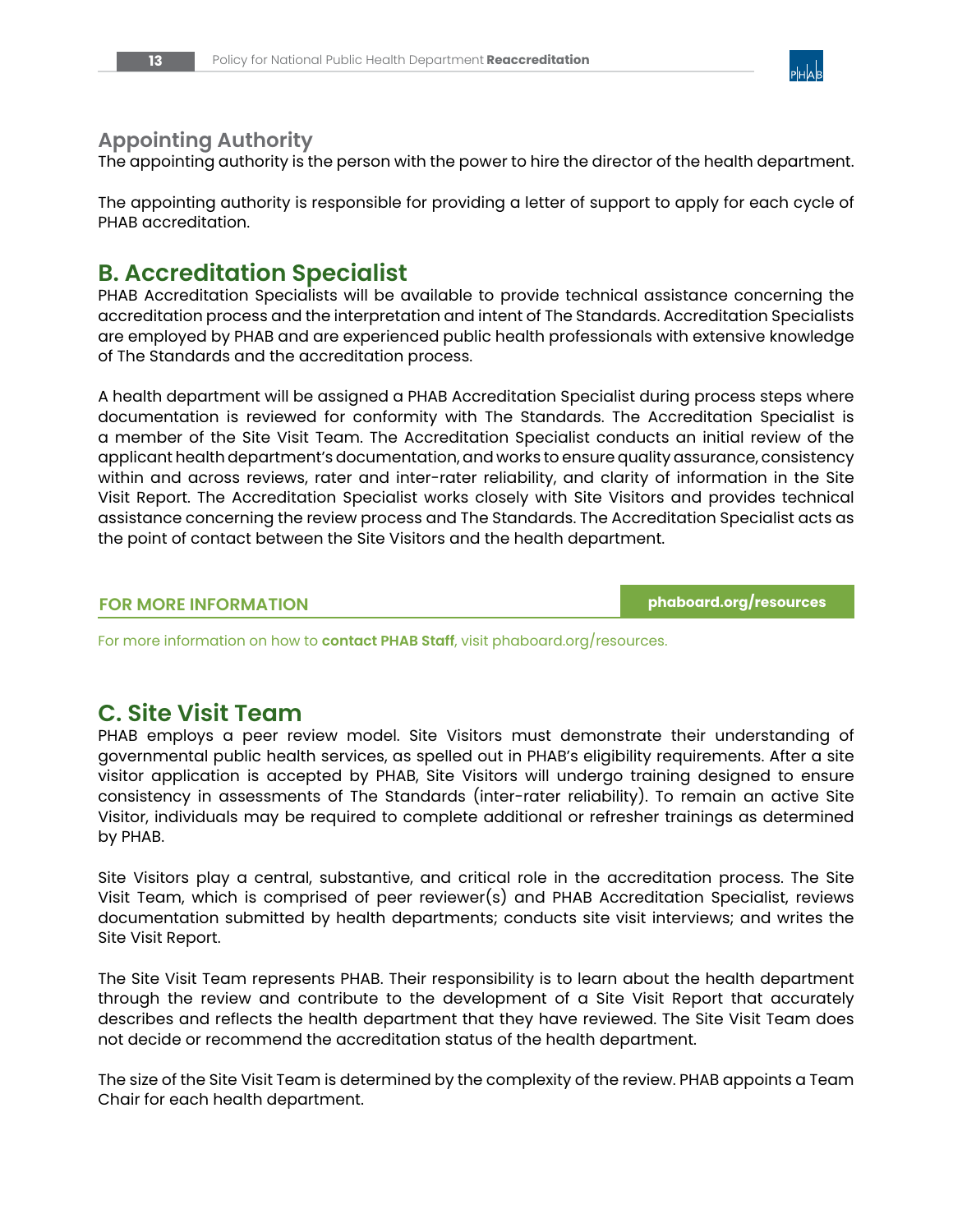

Except during the site visit itself, all communication from the health department will be with the Accreditation Specialist, rather than with the volunteer Site Visitors.

#### **Conflict of Interest**

PHAB strives to ensure that a bias-free decision process is maintained. Anyone who will serve on a Site Visit Team must identify and disclose actual, potential, or perceived conflicts of interest. Individuals will not be assigned to a Site Visit Team for a health department with which a valid conflict of interest exists. The goal is to prevent any negative impact that conflicts of interest may cause to the accreditation process.

Conflicts of interest may include, but are not limited to:

- Previous or current employment with the health department;
- Previous or current consultation or other business arrangement with the health department;
- Family relationship with key employees of the health department; or
- Any other relationship with the health department that would afford the Site Visit Team member access to information about the health department other than that which is provided through the PHAB accreditation process.

No Site Visitor may serve as a consultant to any health department they review for a period of 12 months following the conclusion of the site visit.

Site Visitors sign an agreement form with PHAB that includes conflict of interest provisions inclusive of the above.

Additionally, to ensure objectivity, individuals that are currently working for a health department will not be assigned to serve on a Site Visit Team for health departments within that same state.

The health department also has an opportunity to review potential Site Visit Team members for conflict of interest and request that a change be made in their Team membership, based on that conflict.

#### **FOR MORE INFORMATION [phaboard.org/resources](http://phaboard.org/resources)**

For **guidance on eligibility** and how to **apply to be a site visitor,** visit [phaboard.org/resources.](http://phaboard.org/resources)

# **D. Accreditation Committee Members**

The Accreditation Committee determines accreditation status for health departments. The Accreditation Committee has no fewer than ten members. Members of the PHAB Board of Directors must comprise a majority of the members. At least 50 percent of the membership must have recent Tribal, state, territorial, or local health department experience. The PHAB Board appoints the members of the Accreditation Committee. This delineation was made to ensure a definitive separation of the accreditation-related decisions made by the Accreditation Committee from the handling of any appeals or complaints by the remainder of the Board members who do not serve on the Committee. In keeping with this objective, Board members who are not on the Accreditation Committee roster may not attend the Accreditation Committee meeting when accreditation decisions are being considered.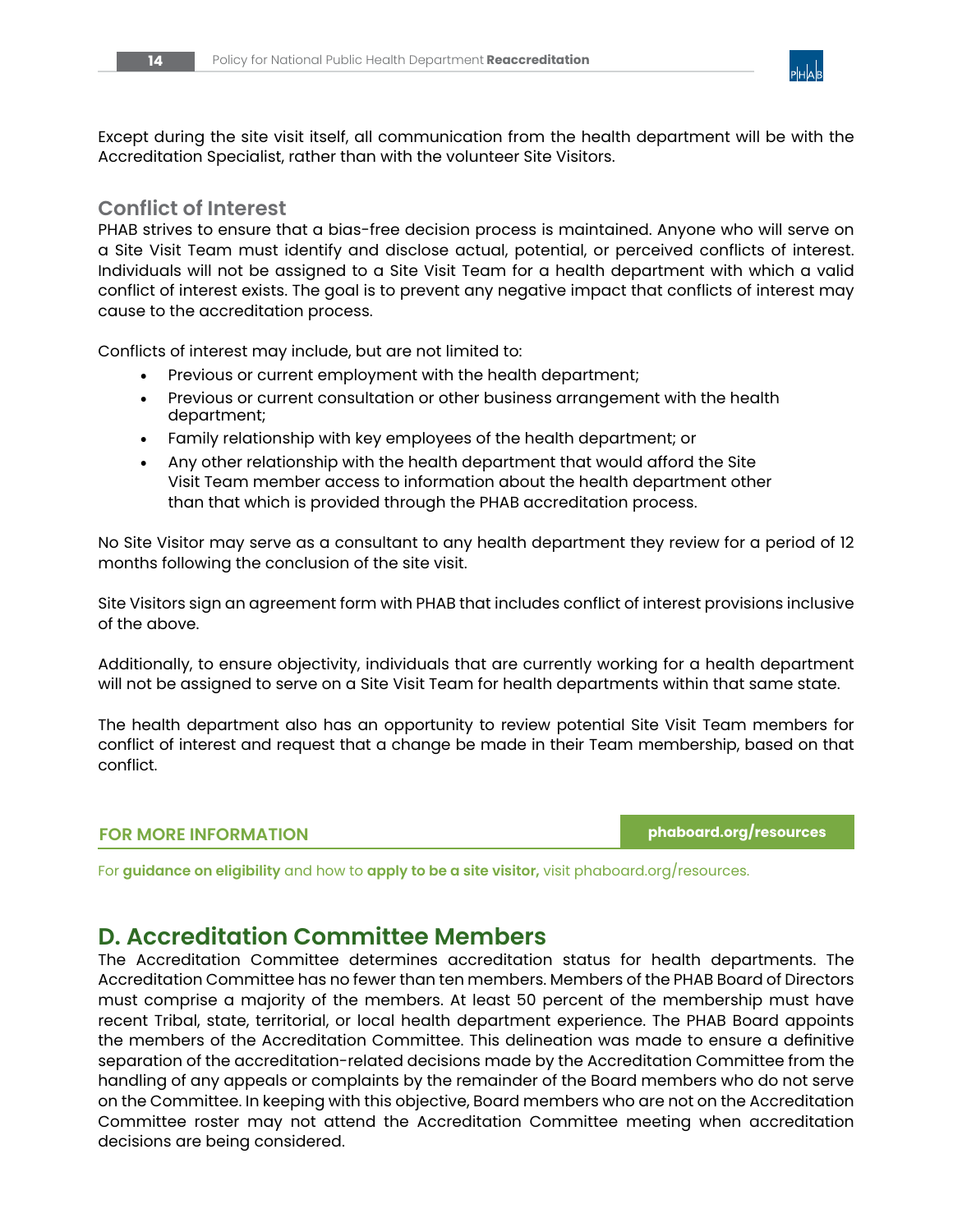

The Accreditation Committee is chaired by a member of the PHAB Board. A Vice Chair is also appointed. In the event that neither the Chair nor the Vice Chair is available to chair a meeting, a member of the Accreditation Committee who is also a member of the PHAB Board of Directors is asked to chair the meeting or affected portion of meeting.

The Accreditation Committee generally meets on a quarterly basis but may meet more frequently, if required by the workload.

#### **Conflict of Interest**

PHAB has an obligation to ensure a bias-free decision-making process. All members of the Accreditation Committee have an obligation to identify and disclose actual, potential, or perceived conflicts of interest, and avoid the impact that such conflicts of interest may create in the accreditation process.

Members of the Accreditation Committee must disclose any conflicts of interest they have with any health department being reviewed. Committee members could still be able to serve as members of the Committee but are required to recuse themselves from any review, discussion, deliberation, or voting related to the respective health department to which the conflict is attached. Recusal means that the member is blocked from access to the health department's Site Visit Report and they must leave the room or the conference call when that health department's accreditation status decision is being discussed and made.

# VI. ACCREDITATION PROCESS

Each cycle of accreditation is valid for a five-year period. A health department continues to be accredited until the PHAB Accreditation Committee determines that it is Not Accredited. A health department that chooses not to apply for reaccreditation or does not complete the reaccreditation steps within the timeframes described in this policy, and whose accreditation status expires, will be referred to the Accreditation Committee. The Committee will determine that the health department is Not Accredited.

The PHAB reaccreditation process consists of seven steps: (1) Preparation, (2) Application, (3) Documentation Selection and Submission, (4) Review, (5) Accreditation Decision, (6) Additional Reporting and Annual Reports, and (7) Reaccreditation. Each of these steps includes tasks that have time limits. (See Appendix 1 for a process map outlining the steps in the process.) A health department may request an extension from PHAB for extenuating circumstances. (See Appendix 2 for the policy for requesting for an extension.) If PHAB approves the extension, then the timeframe for the step will be adjusted accordingly.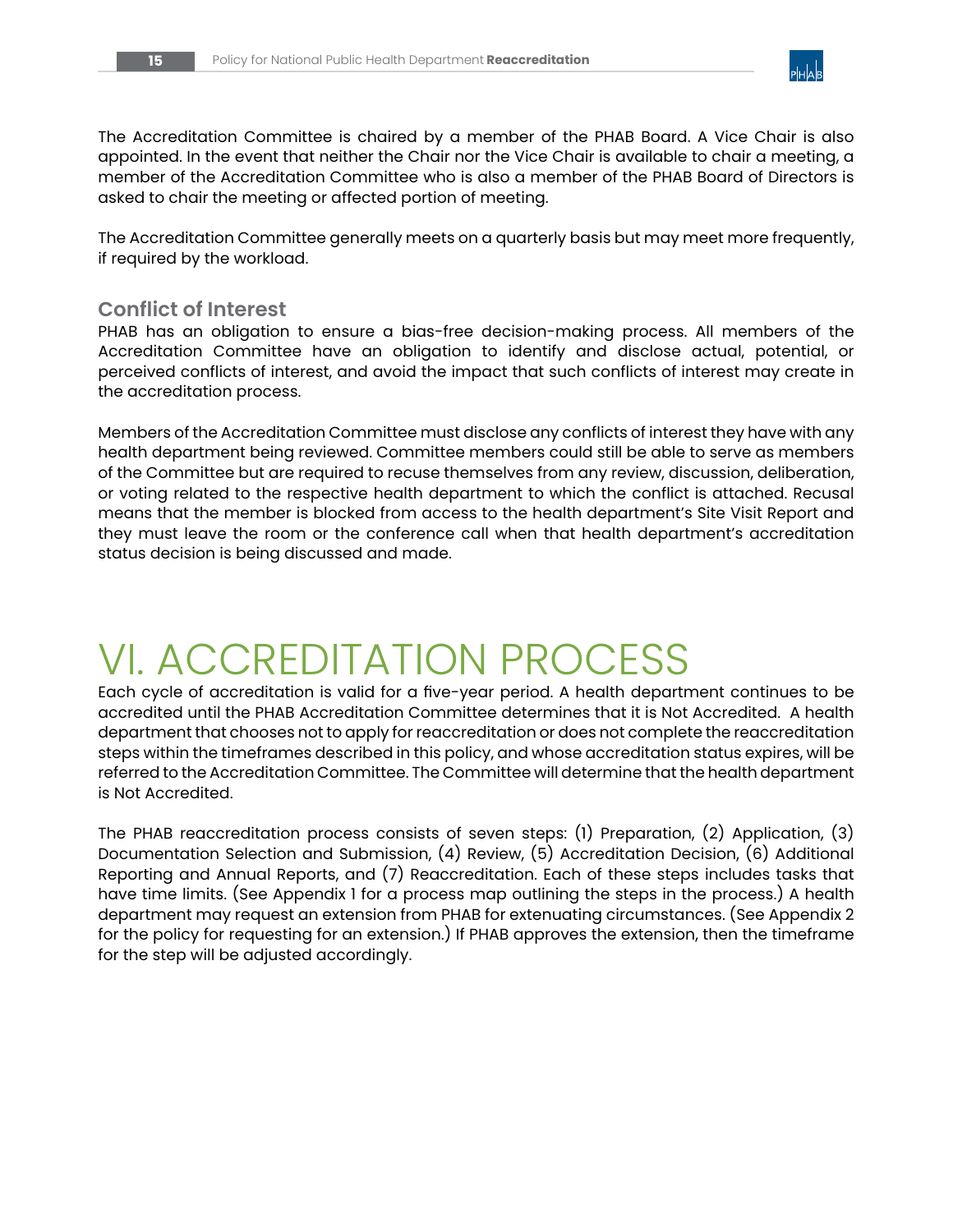

### **Step 1: Preparation**

A health department's preparation for reaccreditation begins with its review of the Site Visit Report from the previous accreditation cycle. Health departments will consider improvements needed in measures that were not Fully Demonstrated or where an Opportunity for Improvement was identified by the Site Visit Team. Preparation continues through the Annual Report process. PHAB has developed resources to help health departments prepare for reaccreditation. PHAB maintains a list on its website of available trainings. That list indicates which modules the Accreditation Coordinator or the Health Department Director is required to complete before submitting an application for reaccreditation.

#### **FOR MORE INFORMATION** *phaboard.org/resources*

For more information on **preparing for reaccreditation**, including required trainings, visit [phaboard.org/](http://phaboard.org/resources) [resources](http://phaboard.org/resources).

### **Step 2: Application**

The health department will receive notification from e-PHAB when the reaccreditation Application is available. This notification will be received on the first calendar day of the quarter in which the health department last received accreditation status, five years after receipt of accreditation. The Application for reaccreditation must be received by PHAB no later than the last day of the calendar quarter in which the health department last received accreditation. (For example, if the health department received initial accreditation in February 2020, the notification that the reaccreditation Application is available to the health department will be sent via e-PHAB on January 1, 2025 and the Application will be due no later than March 31, 2025.)

The Application, which includes agreeing to the Terms and Conditions, is a commitment that the applicant will abide by the current and future rules of PHAB's accreditation process to achieve and maintain accreditation status for the five-year accreditation period.

As part of the Application, the health department will be required to upload documentation that indicates support for accreditation from the appointing authority. The Application will also require additional information and documentation about the health department, such as the organizational chart.

PHAB staff will review submitted Applications and required attachments to ensure that:

- The Application is complete;
- Attachments that meet PHAB's requirements for the Application have been uploaded; and
- Necessary trainings have been completed.

PHAB will respond to the applicant, indicating whether the Application has been accepted as complete. If the Application is not accepted, the applicant will be told what additional or different information is required to complete the Application.

If a health department was not put on an annual fee schedule at the time it applied for initial accreditation, it will receive its first annual fee invoice when its Application for reaccreditation is approved and annually thereafter.

#### **FOR MORE INFORMATION** *phaboard.org/resources*

For more information on the **accreditation application**, including fees, visit [phaboard.org/resources.](http://phaboard.org/resources)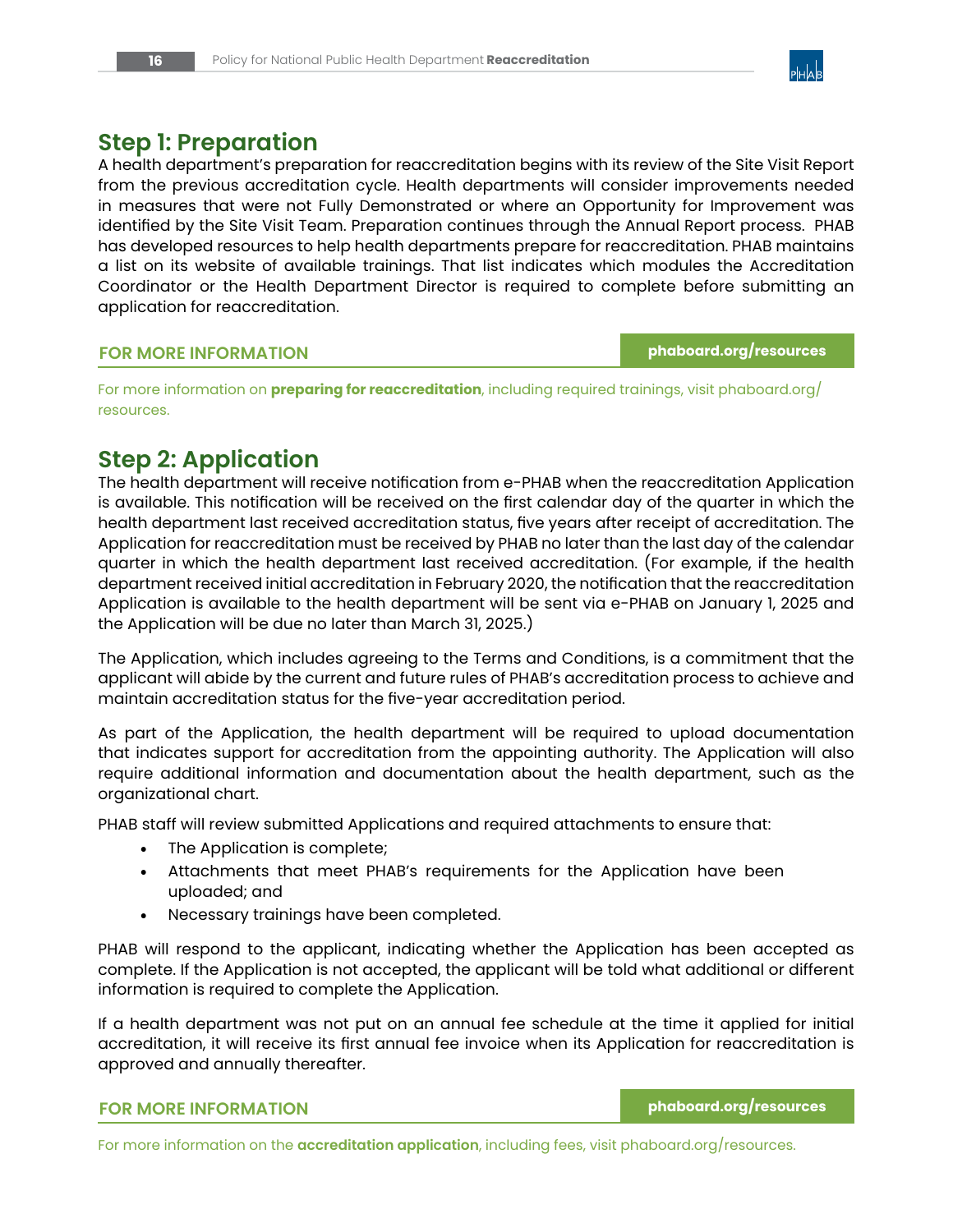

# **Step 3: Documentation Selection and Submission**

The documentation submitted by the health department to PHAB is critical. It will be assessed by a PHAB Site Visit Team to determine the health department's conformity with The Standards and to develop the Site Visit Report, which is the basis for the accreditation decision.

After the health department's Application has been approved, the applicant health department will be able to begin uploading documentation for each measure in e-PHAB. Health departments must upload and submit their documentation to PHAB within 6 months of the date of gaining access to this module in e-PHAB. If a health department does not submit its documentation within the timeframe, the health department will be referred to the Accreditation Committee for a determination of a Not Accredited status.

The Standards document includes the specific required documentation needed to demonstrate conformity with each measure. In addition, the "Requirements for All Documentation" section of The Standards document sets forth all requirements to which documentation must adhere. This includes the use of PHAB-provided Documentation Forms to accompany all submitted documentation.

**It is the responsibility of the health department to ensure that documentation is complete, speaks to the intent of the measure, addresses all elements required for the measure, complies with all aspects of the "Requirements for All Documentation" section within The Standards, and directs the reviewers to the specific parts of the document that fulfill the requirements.** 

In addition, the health department must describe health department plans for advancement related to a minimum of 3 measures using the form provided by PHAB. The health department is required to complete this information. The Site Visit Team could provide additional feedback in these areas, but there will be no formal assessment. The health department will be asked about its progress on these measures as part of the Annual Reporting process.

There are several circumstances in which health departments may not be required to provide documentation for specific measures because their performance against those measures has already been verified:

- **• Project Public Health Ready:** If the applicant is currently recognized as Project Public Health Ready (PPHR), a criteria-based training and recognition program of the Centers for Disease Control and Prevention (CDC) and National Association of County and City Health Officials (NACCHO), that health department is exempt from submitting documentation to demonstrate conformity with Standard 2.2 requirements.
- **• State-wide Documentation:** PHAB will work with states where the state health department is PHAB accredited<sup>3</sup> and interested in ways to streamline the accreditation process for local health departments in their state. For example, if there are state-wide documents that would likely be submitted by local health departments, PHAB could review those documents once rather than have each local health department submit and have the document reviewed. PHAB is also willing to discuss opportunities for alignment with the state's reporting requirements for local health departments.

*<sup>3</sup> State health departments currently going through the accreditation process can consult with PHAB about opportunities for streamlining.*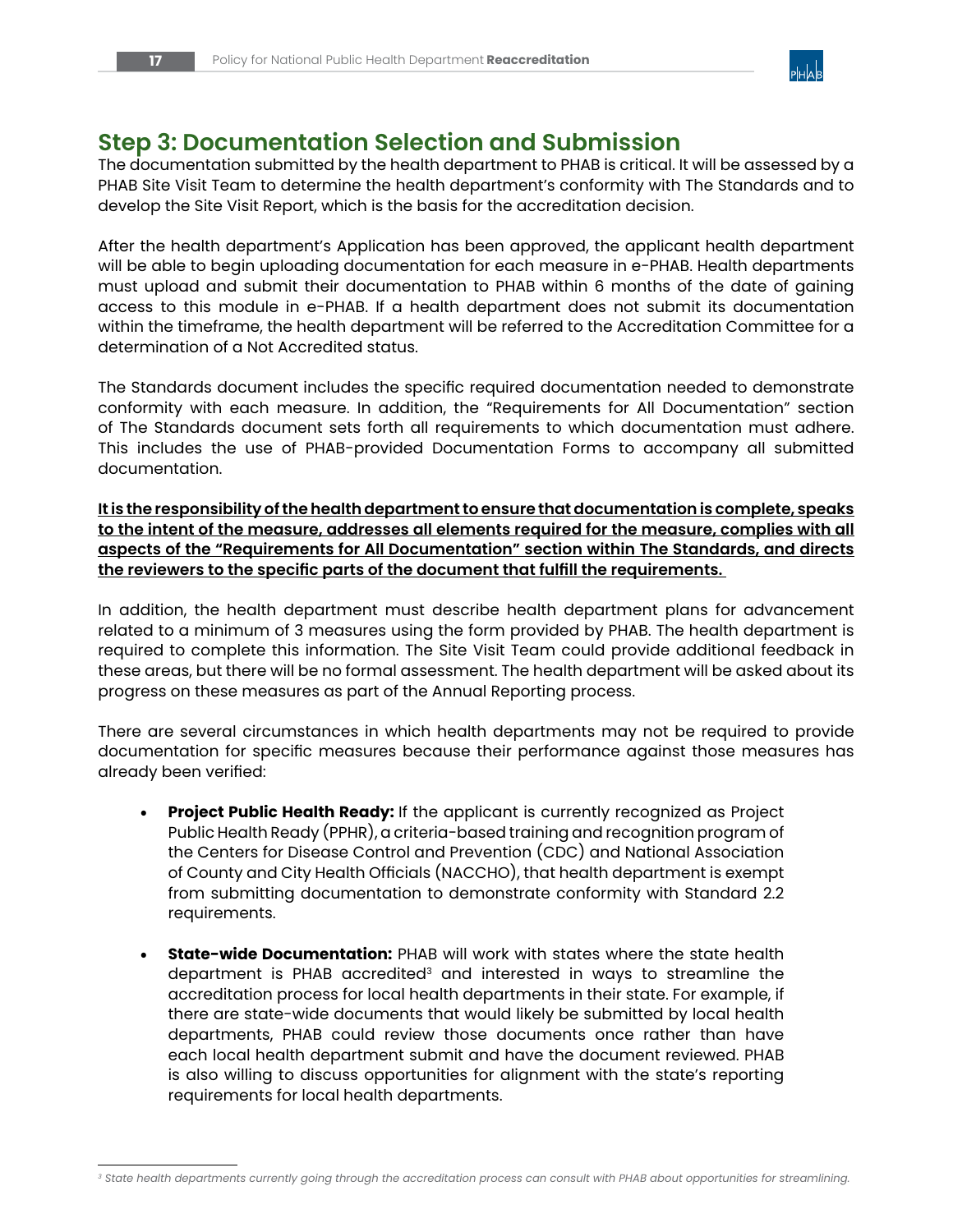

#### **Population Health Outcomes Reporting**

Population health outcomes reporting must also be completed at the time that the health department submits its documents for reaccreditation and annually thereafter, as part of the Annual Report.

The completion of the population health outcomes reporting by health departments seeking reaccreditation is mandatory. Specific requirements about what the health department will report are included on the PHAB website. Failure to submit the information will result in the referral of the health department to the Accreditation Committee for a determination of a Not Accredited status. However, the specific information the health department submits related to population health outcomes reporting information will not be reviewed by the PHAB Accreditation Committee and will not have an impact on the decision concerning the continued accreditation status of the health department.

The population health outcomes requirement is designed to enable PHAB to establish a national database of selected health outcomes and their associated objectives that accredited health departments monitor. The reporting has been designed to begin to document how the ongoing work of maintaining accreditation can contribute to better health outcomes. It is an opportunity for health departments to consider how they set targets and benchmark their outcomes to other similar health departments. By continuing to report on an annual basis, health departments are encouraged to find data sets that are updated on a routine basis—which is a necessary component of using data as a check to see how interventions are working—and to use data to tell the story of how health departments and their partners are contributing to health and well-being in their communities.

#### **FOR MORE INFORMATION phaboard.org/resources**

For more information on **documentation selection**, including the Scope of Authority policy, Standards & Measures, population health outcomes reporting, and Documentation Forms, visit [phaboard.org/resources](http://phaboard.org/resources).

# **Step 4: Review (Site Visit)**

After the health department has submitted its documentation for all measures, review of the documentation begins. However, PHAB will not begin the review if the health department has an unpaid invoice.

The purpose of the review of the documentation is to assess the documentation against The Standards and to develop a Site Visit Report. The review of the documentation will result in an assessment of the health department's conformity with each measure's intent and requirements. Each measure will be assessed using one of four assessment categories:

**Fully Demonstrated:** In the professional judgment of the Site Visit Team, the submitted documentation is complete, providing evidence of conformity with all elements of the Required Documentation set forth in The Standards.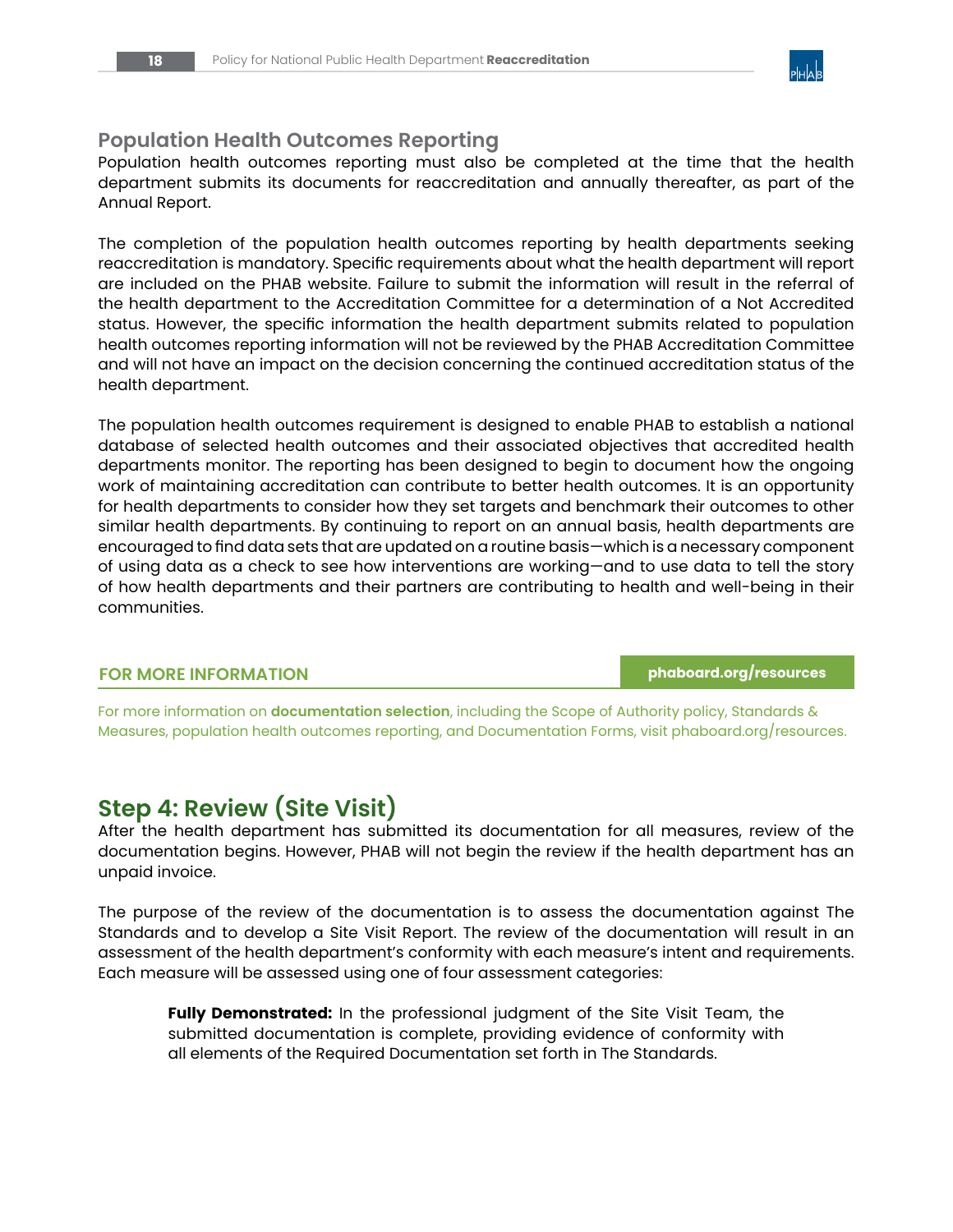

**Largely Demonstrated:** In the professional judgment of the Site Visit Team, the submitted documentation demonstrates the elements of the Required Documentation that are critical to the intent of the measure. That is, the health department is generally in conformity with the measure and meets its intent but is missing some elements or parts of the Required Documentation.

**Slightly Demonstrated:** In the professional judgment of the Site Visit Team, the submitted documentation does not demonstrate the intent of the measure. While some documentation is in conformity with the requirements, the health department is missing vital elements of the Required Documentation. The pieces of the Required Documentation that are critical to the intent of the measure are not evidenced.

**Not Demonstrated:** In the professional judgment of the Site Visit Team, the submitted documentation provides no evidence of conformity with the Required Documentation. None of the required elements are demonstrated.

The review of the documentation is to be conducted in two review phases: a Pre-site Visit Review and a site visit. The purpose of the Pre-site Visit Review is to review the documentation and request additional documentation on any measures initially assessed as Slightly Demonstrated or Not Demonstrated prior to the site visit. The purpose of the site visit is to provide the reviewers the opportunity to acquire a more comprehensive review of the health department through the combination of interviews, and any additional documentation requested of the health department.

#### **Pre-site Visit Review**

The PHAB Accreditation Specialist conducts an initial review of all submitted documentation and will submit all measures initially assessed as Slightly Demonstrated or Not Demonstrated, as a batch, to the health department. Health departments will be provided the opportunity to upload additional documentation for those measures, with an accompanying Documentation Form. The additional documentation could have been created or revised after the health department's original documentation submission date.

The health department will have 45 days to provide additional documentation for reopened measures. If the health department does not respond within the timeframe, the review will proceed with the originally submitted documentation. The purpose of the opportunity to request additional documentation during the review is to provide the Site Visit Team with the information it needs to develop a Site Visit Report that accurately describes how conformity with the measures was demonstrated or details what is missing.

Measures initially assessed as Largely Demonstrated or Fully Demonstrated meet the "intent" of the requirement and typically will not be reopened for additional documentation. After the health department's response to the Pre-site Visit Review is received by PHAB, the Accreditation Specialist will review any additional documentation provided and update the initial assessment.

Peer reviewers will be assigned to the Site Visit Team. A Site Visit Team is comprised of at least 1 PHAB Accreditation Specialist and at least 1 peer reviewer. The peer reviewers will review the draft Site Visit Report, including assessments and conformity comments, as prepared by the Accreditation Specialist, as well as contextual information provided in the health department's Application. The peer reviewers will also review the documentation for all measures scored as Slightly Demonstrated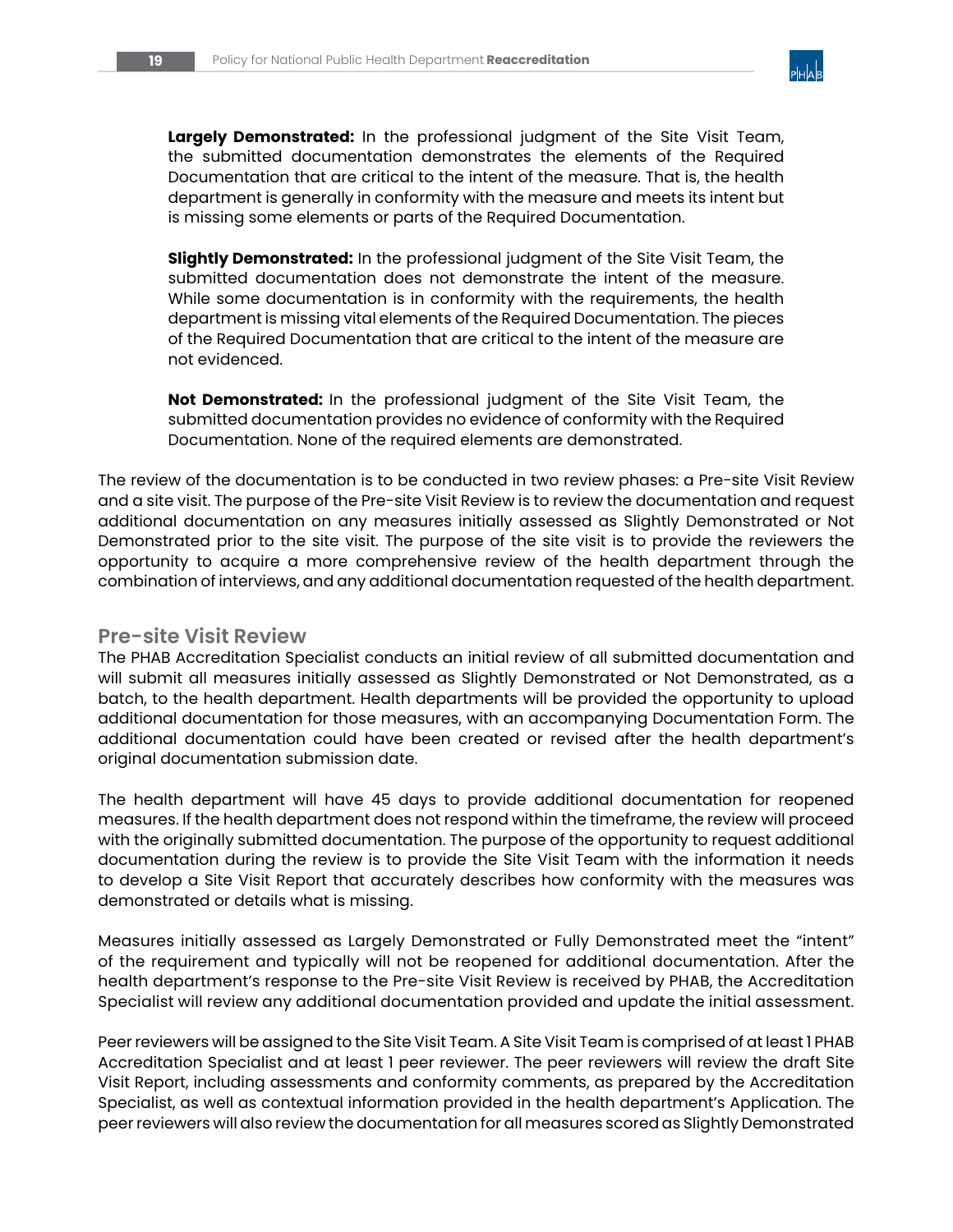

or Not Demonstrated and will review documentation for at least one measure in each Domain. The Site Visit Team will reach consensus on those assessments and Site Visit Report comments.

#### **Site Visit**

During the visit, the Site Visit Team focuses on gathering information to: (1) validate and verify the evidence presented in the documentation that was submitted to PHAB; (2) understand the context in which the documentation is implemented by the health department; and (3) ask for additional documentation, at their discretion, to supplement what they received prior to the site visit. PHAB will determine whether the site visits for reaccreditation are held virtually, in person, or a hybrid approach.

The Site Visit Team will collaboratively prepare for the site visit. The timing of the site visit is a mutually planned event between PHAB, the Site Visit Team, and the health department. PHAB will make every effort to ensure that the site visit is conducted according to the planned schedule. However, there may be times when the planned site visit must be rescheduled due to unforeseen circumstances.

The Health Department Director and Accreditation Coordinator must be available during the entire site visit and will be required to participate in some sessions. If the health department has designated domain team leaders (responsible for the identification and selection of documentation for a particular domain), they should be available for those domain specific interviews. The health department determines which department staff participates in each session during the site visit. The health department may invite others to attend the site visit, at their discretion.

During the site visit, the Site Visit Team may reopen measures and ask that additional documentation be uploaded into e-PHAB. For example, if the health department references an example that could potentially demonstrate conformity with a measure, that measure could be reopened. Any additional documentation must be submitted by the health department through e-PHAB within 2 business days of the last session of the site visit. The additional documentation could have been created or revised after the health department's original documentation submission date.

During the site visit, the Site Visit Team Chair leads the work of the Site Visit Team, acts as spokesperson, and leads meetings involving Site Visit Team members. The Site Visit Team does not make any comment regarding possible accreditation status at any time. The Site Visit Team members do not provide advice to the health department nor share information about how other health departments fulfill their public health roles and responsibilities. The role of the Site Visit Team during the visit is to gather information, not provide feedback or recommendations to the health department.

The site visit agenda will include an entrance conference; interviews with key staff on identified measures; an interview with the Health Department Director; and an exit conference to summarize or highlight overall impressions, greatest strengths, and opportunities for improvement. The agenda may be amended to coordinate Site Visit Team members' and health department staff's needs to attend various sessions. A final site visit agenda is provided to the health department by the Accreditation Specialist prior to the site visit so that the health department can ensure that the necessary staff members and others are present. A list of measures where the Site Visit Team has specific questions will be shared with the health department in advance of the site visit. The list may not be exhaustive, as discussions during the site visit could result in additional measure, domain, or theme related questions.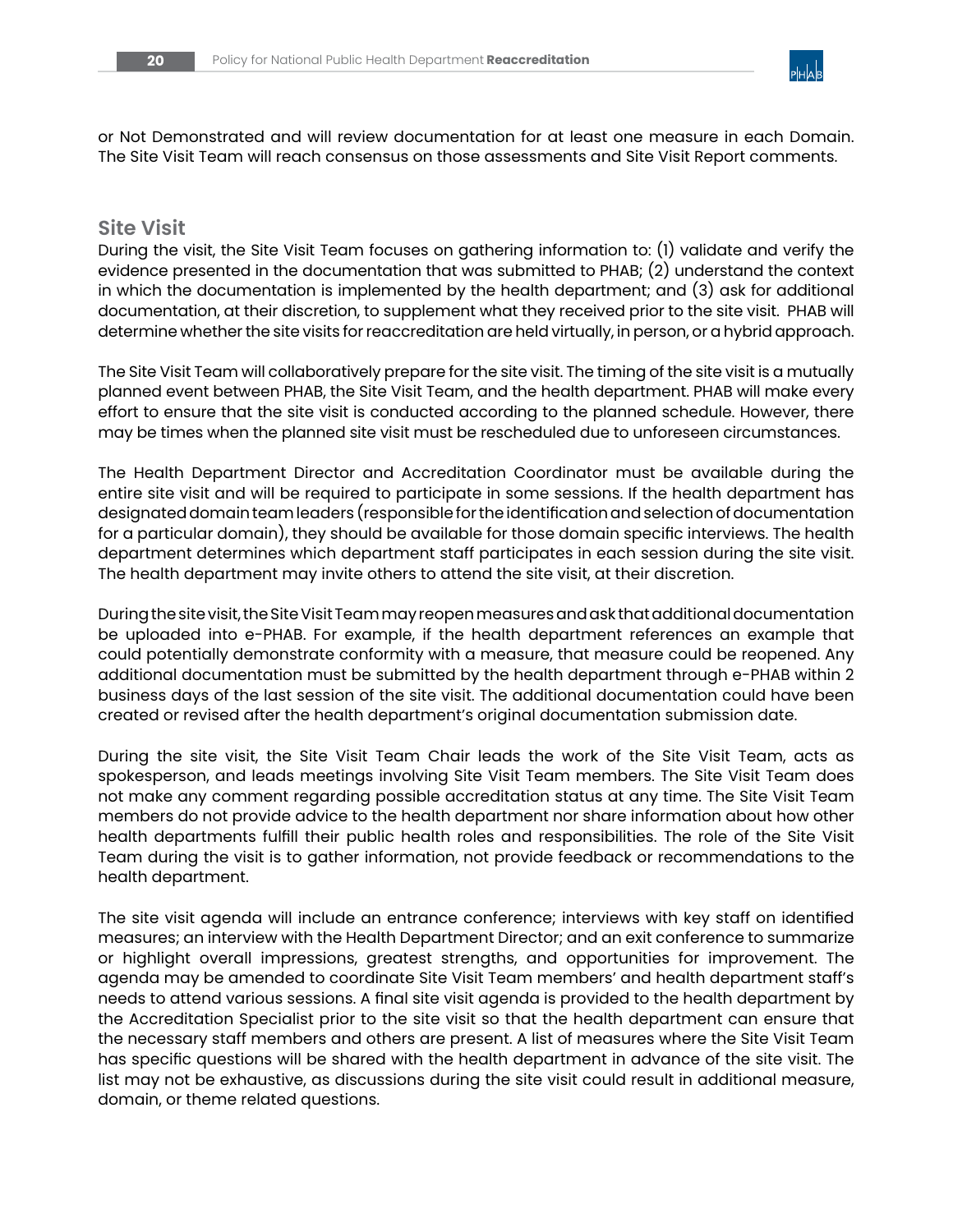

#### **FOR MORE INFORMATION** *[phaboard.org/resources](http://phaboard.org/resources)*

For more information on **preparing for the site visit**, visit [phaboard.org/resources](http://phaboard.org/resources).

#### **Site Visit Report**

The Site Visit Report is the Site Visit Team's comprehensive and final assessment of the health department's conformity with The Standards, based on the entirety of the information gathered through the review process. The overall objective of the Site Visit Report is to accurately describe the health department's demonstration of conformity with the measures, the department's strengths and opportunities for improvement, and how the health department functions.

The Site Visit Team develops a Site Visit Report that is submitted to PHAB through e-PHAB. The Site Visit Report has two audiences: the Accreditation Committee uses the report to make an accreditation decision and the health department uses the report for additional work (if required by PHAB through the ACAR or Annual Report process), continuous quality improvement, and Annual Reports to PHAB.

The Site Visit Team provides an assessment and narrative for each measure. The narrative provides a summary of how conformity with the measure was demonstrated, and details what required element(s), if any, was missing. The Team may also describe any areas of excellence and/ or describe any opportunities for improvement that it identifies. Opportunities for improvement identified by the Team may be noted, even if the measure is Fully Demonstrated. These opportunities for improvement are not considered in the accreditation decision.

An overall Report summary provides the Team's appraisal of the health department's (1) three greatest strengths, (2) three greatest opportunities for improvement, and (3) overall impressions of the department as a functioning health department.

The final Site Visit Report is sent to the health department, for their information. Health departments do not have an opportunity to submit comments at this time concerning the Report. Health departments may submit comments about the report or any part of the accreditation process as part of PHAB's evaluation processes.

PHAB does not make Site Visit Reports available to anyone other than the health department, PHAB staff, and the PHAB Accreditation Committee. The health department may share their Site Visit Report with others, at their discretion.

# **Step 5: Accreditation Decision**

#### **Accreditation Decision Process**

The PHAB Accreditation Committee is charged with reviewing reports developed by the PHAB Site Visit Team and determining the accreditation status of health departments. All Site Visit Reports are available to all members of the Committee to read (unless a conflict of interest has been identified and recusal warranted).

The Accreditation Committee reviews the health department's Site Visit Report and determines accreditation status. The Accreditation Committee makes accreditation decisions based on the Site Visit Report, including the Site Visit Team's assessments of conformity with each measure, conformity comments, and answers to overall questions.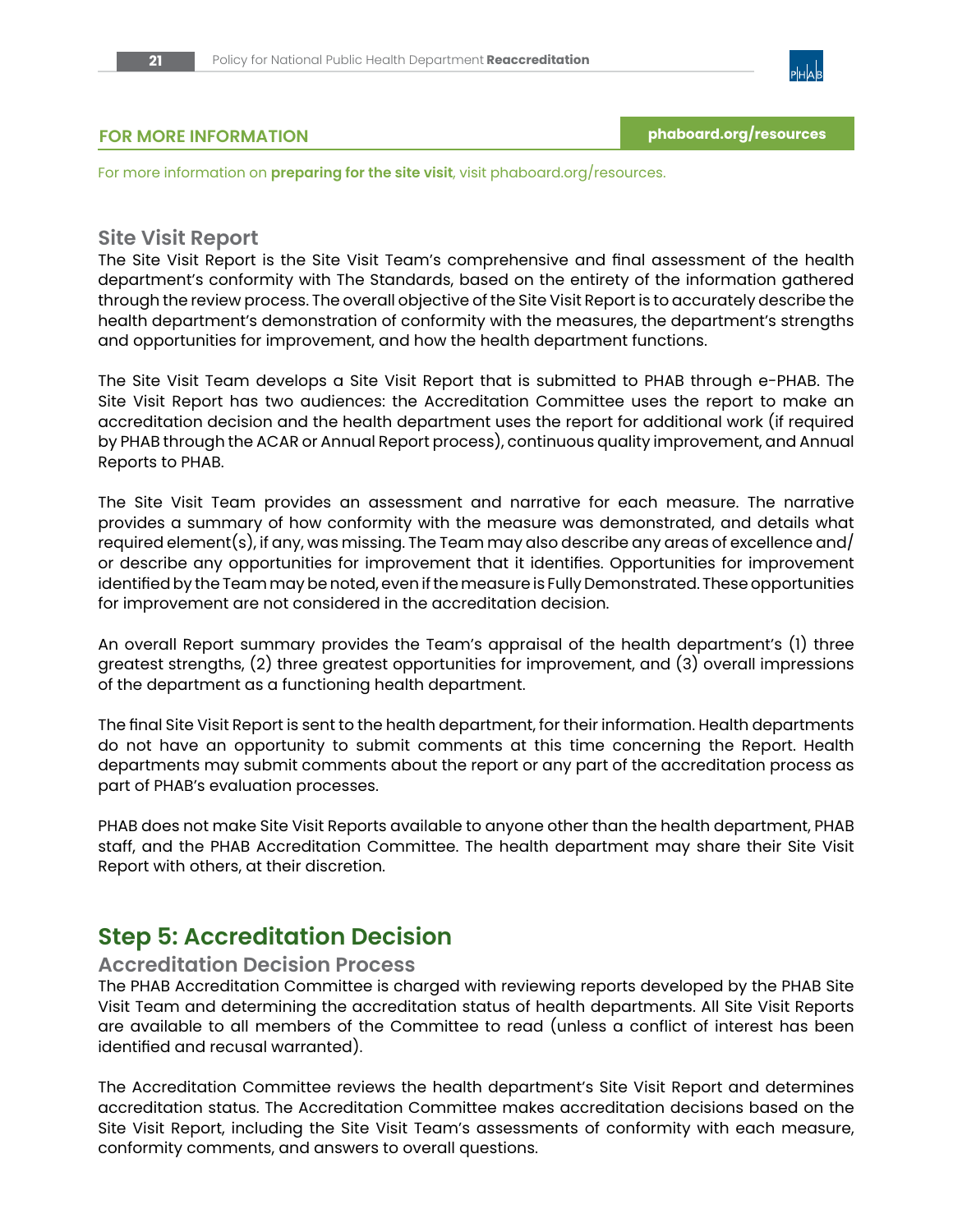

If members of the Accreditation Committee have questions about the Report, the Site Visit Team Chair may be requested to speak with members of the Committee before or during the meeting. PHAB staff are available to address conformity issues or compliance with the process, policy, or rules in order to promote consistency in decisions.

PHAB does not accept testimony, letters, phone calls, or other means of communication from the public about an individual health department while their accreditation process is in progress.

Applicants are not permitted to attend Accreditation Committee meetings, though PHAB discloses to the health department when the Committee is reviewing the Site Visit Report. Identifying information concerning the health department, the Site Visit Report, and the Committee's deliberations is confidential and is not shared outside of PHAB.

#### **Accreditation Status**

There are three accreditation decisions that the Accreditation Committee can make:

| <b>Continued</b><br><b>Accreditation</b><br>(5 years) | <b>Accreditation</b><br>Committee Action<br><b>Requirements (ACAR)</b> | Not accredited |
|-------------------------------------------------------|------------------------------------------------------------------------|----------------|
|                                                       |                                                                        |                |

PHAB will send, through e-PHAB, a letter stating the official PHAB accreditation decision to the Health Department Director with a copy to the Accreditation Coordinator within two weeks of the conclusion of the Accreditation Committee meeting. No verbal feedback is provided to applicants before the official written decision letter is sent through e-PHAB to applicants.

### **a) Continued Accreditation Health Departments**

If the Accreditation Committee awards continued accreditation status, the health department will receive a certificate and a plaque, and will maintain access to online resources specifically for accredited health departments.

If the health department receives a status of "accredited," the Accreditation Committee may provide the health department with a list of measures that are opportunities for improvement. This is one portion of the Annual Reports to support the department's continuous quality improvement efforts. Reporting on specific measures could take one of two forms:

If there are Foundational Capabilities measures that are assessed as Slightly or Not Demonstrated, the Accreditation Committee will indicate that an Annual Report with Documentation Requirements is needed. In this case, the health department will be required to provide documentation for those measures in the Annual Report the first year after the accreditation decision. That documentation will be assessed for conformity with the measure requirements. The health department shall be asked to provide additional documentation that year or a subsequent year, or be referred to the Accreditation Committee, if the documentation does not sufficiently demonstrate improved conformity with the measure.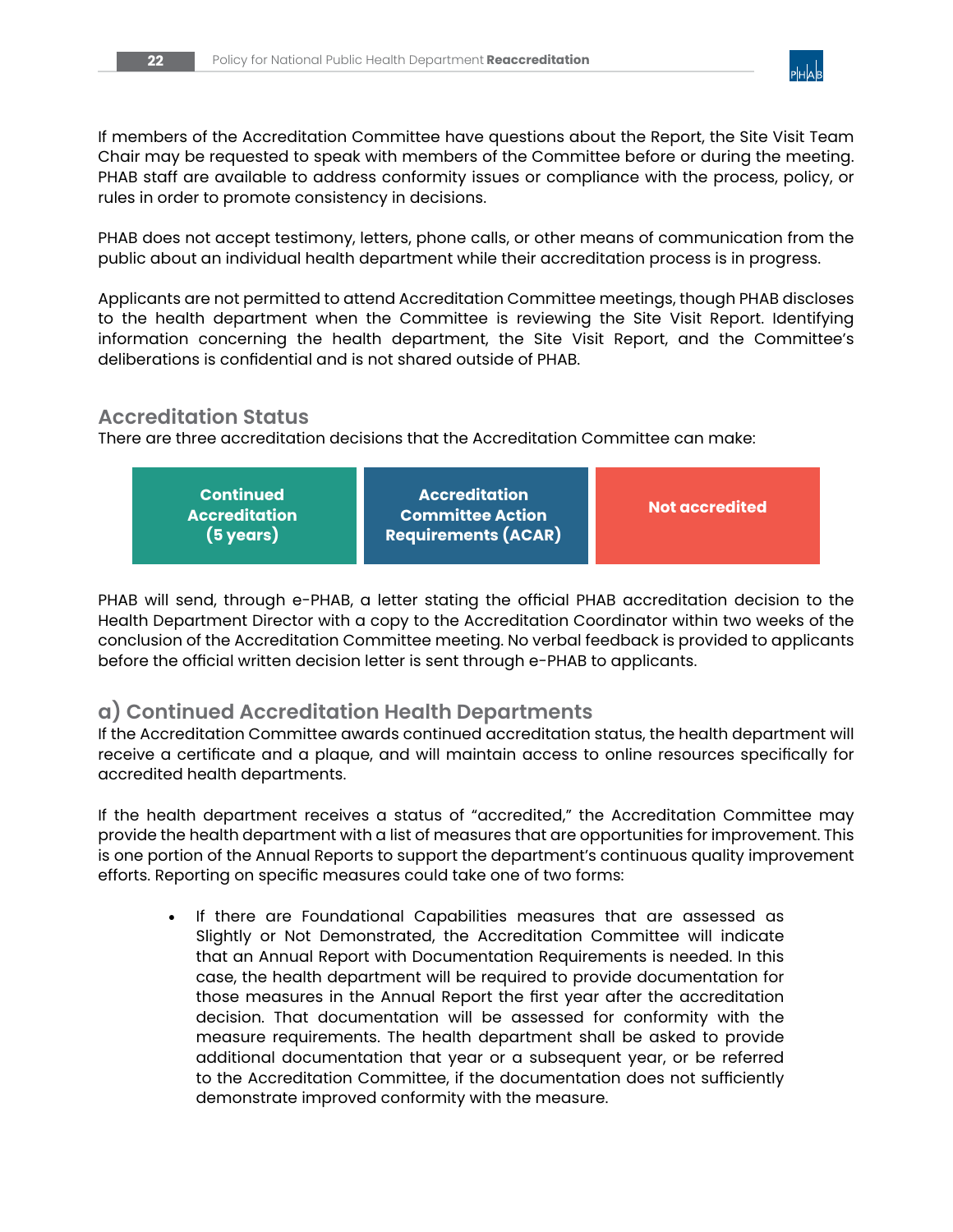• If there are no Foundational Capabilities measures assessed as Slightly or Not Demonstrated, the health department is required to report in its Annual Reports on progress on other measures designated by the Accreditation Committee. Each year's Annual Report will be reviewed by PHAB staff and additional reporting may be required that year or in subsequent years. If the health department does not report sufficient progress, the health department shall be referred to the Accreditation Committee.

#### **FOR MORE INFORMATION** *phaboard.org/resources*

For more information, including **communication toolkits** for accredited health departments, visit [phaboard.org/resources.](http://phaboard.org/resources)

### **b) ACAR**

If the Accreditation Committee does not decide to confer accreditation status to the health department based on the Site Visit Report, an Accreditation Committee Action Requirements (ACAR) will be issued. The ACAR will detail specific measures for which the health department must take further action on to satisfy PHAB's accredtitation criteria. The health department will remain accredited until the ACAR is complete.

The health department is required to submit additional documentation for measures identified by the Accreditation Committee as part of the ACAR within 12 months of the receipt of the notification that the Accreditation Committee requires additional action. The purpose of the ACAR is to provide the health department with an opportunity to improve its performance and develop documentation to demonstrate conformity with the measures' requirements.

The health department's documentation for all of the ACAR required measures must be submitted at one time. Documentation must use PHAB's ACAR Documentation Forms. Submitted documents are reviewed against The Standards and assessed by a Site Visit Team. PHAB attempts to assign the same reviewers that reviewed the entire set of documents submitted for the accreditation cycle but may assign other PHAB-trained reviewers if the original site visitors are not available. The Site Visitors' assessments are submitted, as an ACAR Report, to the Accreditation Committee for their determination of accreditation status.

**FOR MORE INFORMATION phaboard.org/resources**

For more **information on the ACAR**, including guidance, resources, and Documentation Forms, visit [phaboard.org/resources.](http://phaboard.org/resources)

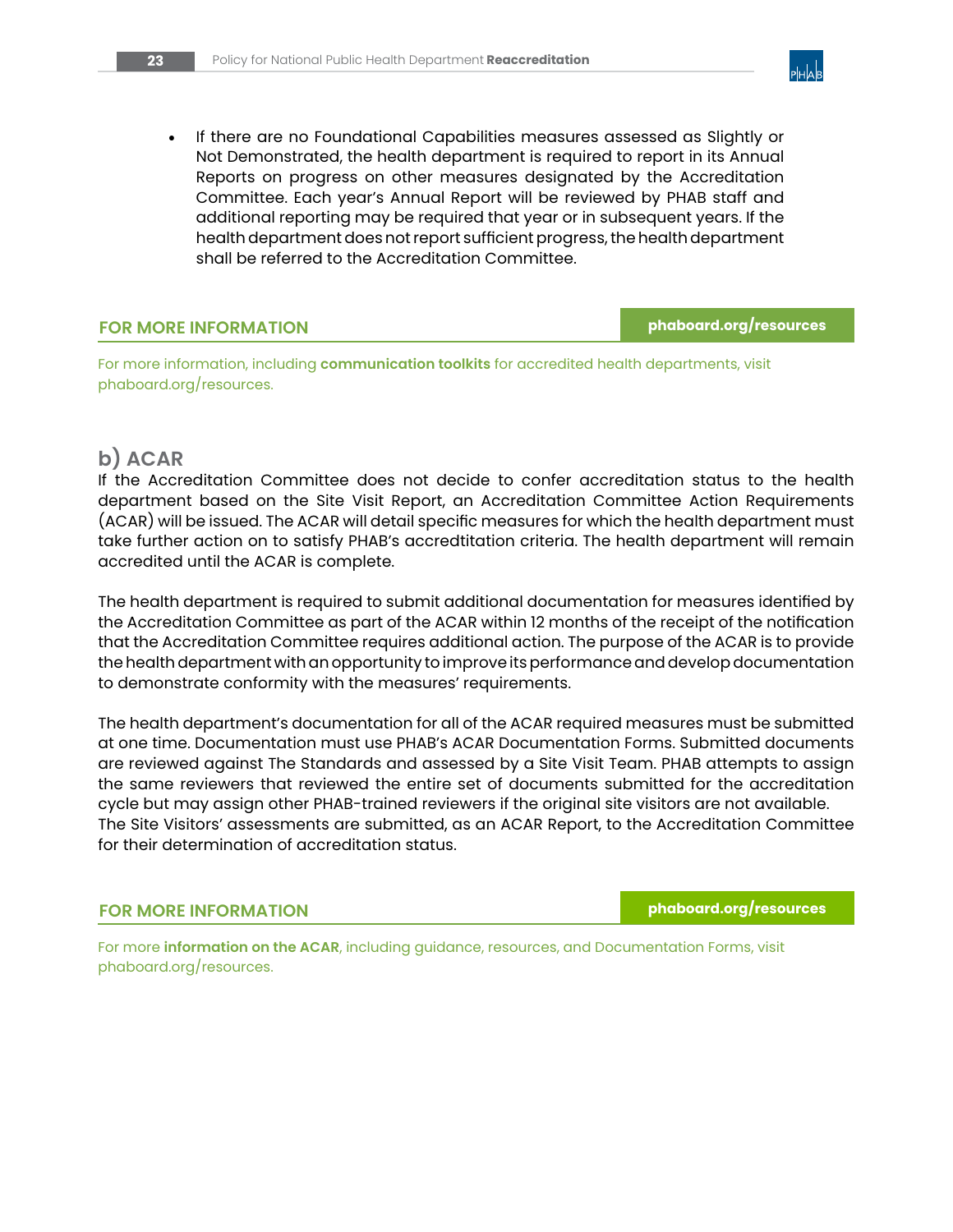

#### **c) Not Accredited**

The Accreditation Committee's decision to Not Accredit a health department may be based on either of the following two sets of criteria: (1) Not Accredited Based on Non-conformity with The Standards ("Non-conformity Decisions"), and (2) Not Accredited for Failure to Complete Accreditation Process ("Procedural Decisions").

#### **1. Non-conformity Decisions**

Non-conformity Decisions may be appealed in accordance with the PHAB Appeals Procedure set forth in Appendix 3. The Accreditation Committee can issue a Non-conformity Decision at the following points during the accreditation process:

- Upon determination that a health department did not adequately fulfill the requirements of the ACAR Report;
- Upon a determination that a health department failed to make sufficient progress on measures designated by the Accreditation Committee for reporting or documentation in an Annual Report.
- Upon review of an Annual Report that indicates changes in the health department or adverse findings that result in the health department no longer being in conformity with The Standards.
- Upon an adverse determination pursuant to the PHAB Complaint Policy and Procedures (see Appendix 4).

*Note: The Accreditation Committee does* **not** *have the option to Not Accredit a health department based on the review of the Site Visit Report. At that point in time, the Accreditation Committee's only options are to Accredit or to issue an ACAR.* 

#### **2. Procedural Decisions**

The Accreditation Committee may issue a Procedural Decision to Not Accredit a health department at the following times:

- Upon a health department's failure to submit documentation that was required in an ACAR by the time ACAR documentation is due.
- Upon a health department's failure to submit an Annual Report on time.
- Upon a health department's failure to pay fees that are owed to PHAB.
- Upon a health department's decision to not apply for reaccreditation by the time the reaccreditation Application is due.
- Upon a health department's failure to submit the requirements for reaccreditation (e.g., the health department does not complete documentation submission or population health outcomes reporting) according to the timeframes described in this document.

Procedural decisions cannot be appealed.

The health department will receive notice of the Procedural Decision and will have 90 days from the date of receipt of such notice to contact PHAB to request an extension, at PHAB's sole discretion.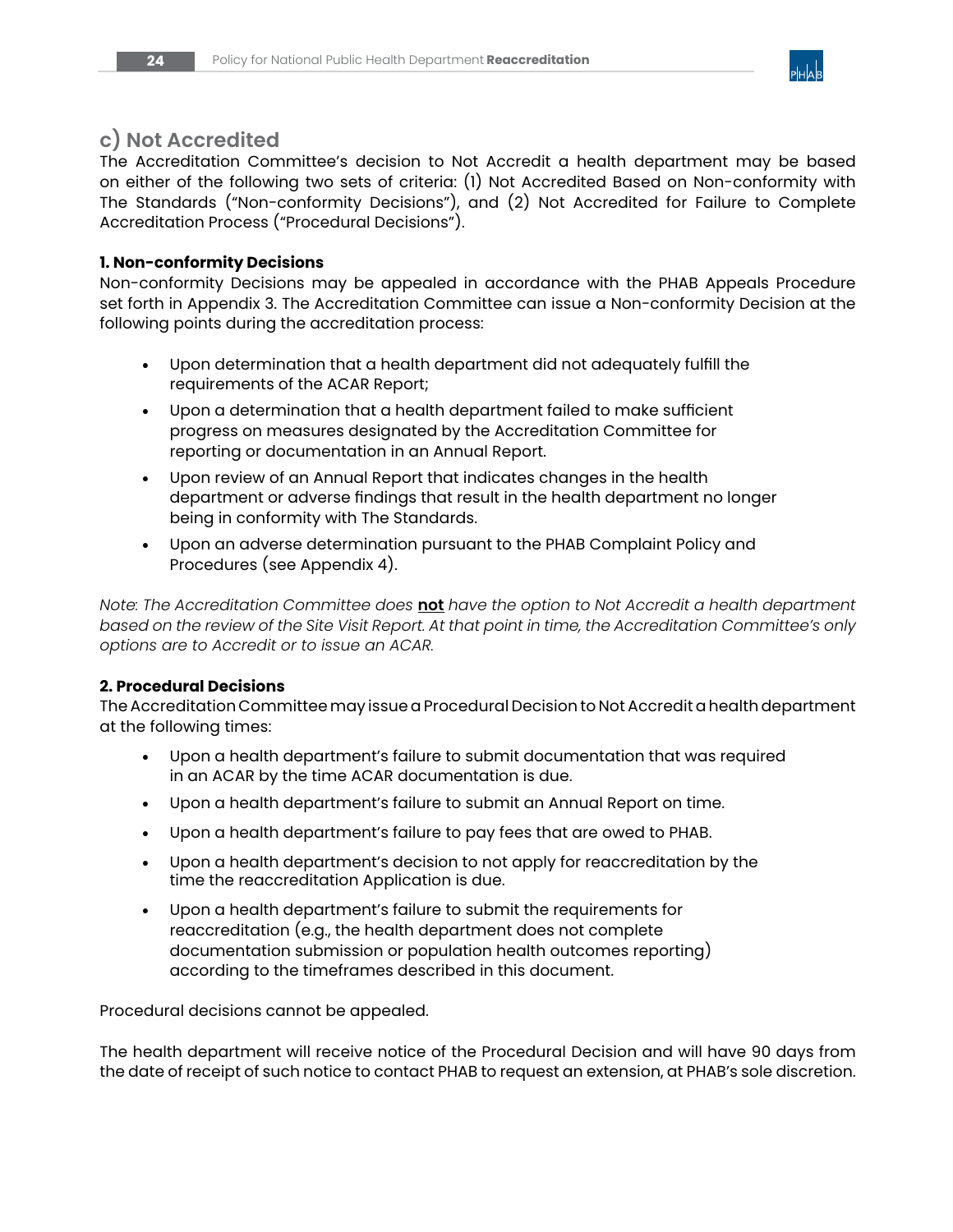

#### **Notification of Decision**

PHAB will publish on its website and notify the CDC any change in status of a health department that was accredited and loses its accreditation status. If the health department is a local health department, PHAB will also notify the state health department of the status change. This public notification is part of PHAB's commitment to transparency. Because the public record previously indicated that those health departments were accredited, it is necessary clarify the health department's current accreditation status. If a health department that lost accreditation status reapplies and becomes accredited, it will no longer be listed as Not Accredited.

#### **FOR MORE INFORMATION phaboard.org/resources**

For more information on **complaints**, visit [phaboard.org/resources.](http://phaboard.org/resources.)

# **Step 6: Additional Reporting and Annual Reports**

The submission of an Annual Report is required of all accredited health departments.

The purpose is to ensure accredited health departments remain in conformity with The Standards and provide opportunities for additional engagement with PHAB to support advancing quality, performance, and transformation. This is a vital part of PHAB's ongoing accreditation process that continues beyond accreditation notification and helps health departments prepare for reaccreditation.

The Annual Report must be submitted to PHAB through e-PHAB. Additional guidance, such as forms, instructions, and staff support will be provided to health departments as they prepare the Annual Report.

#### **Process**

The Annual Report is due to PHAB on the last day of the quarter in which the health department received accreditation. If the health department needs additional time, an extension request can be made. (See Appendix 2: Extension Policy.)

As part of the Annual Report, health departments are required to report on each of the following if it applies:

1. Circumstances that would prevent the health department's continued conformity with The Standards;

2. Progress related to specific measures required by the Accreditation Committee (as described above);

3. Any adverse findings by funding agencies;

4. Population health outcomes reporting; and

5. Activities related to continuous improvement as required by PHAB, including reporting on items identified as part of the Continued Advancement portion of documentation submission.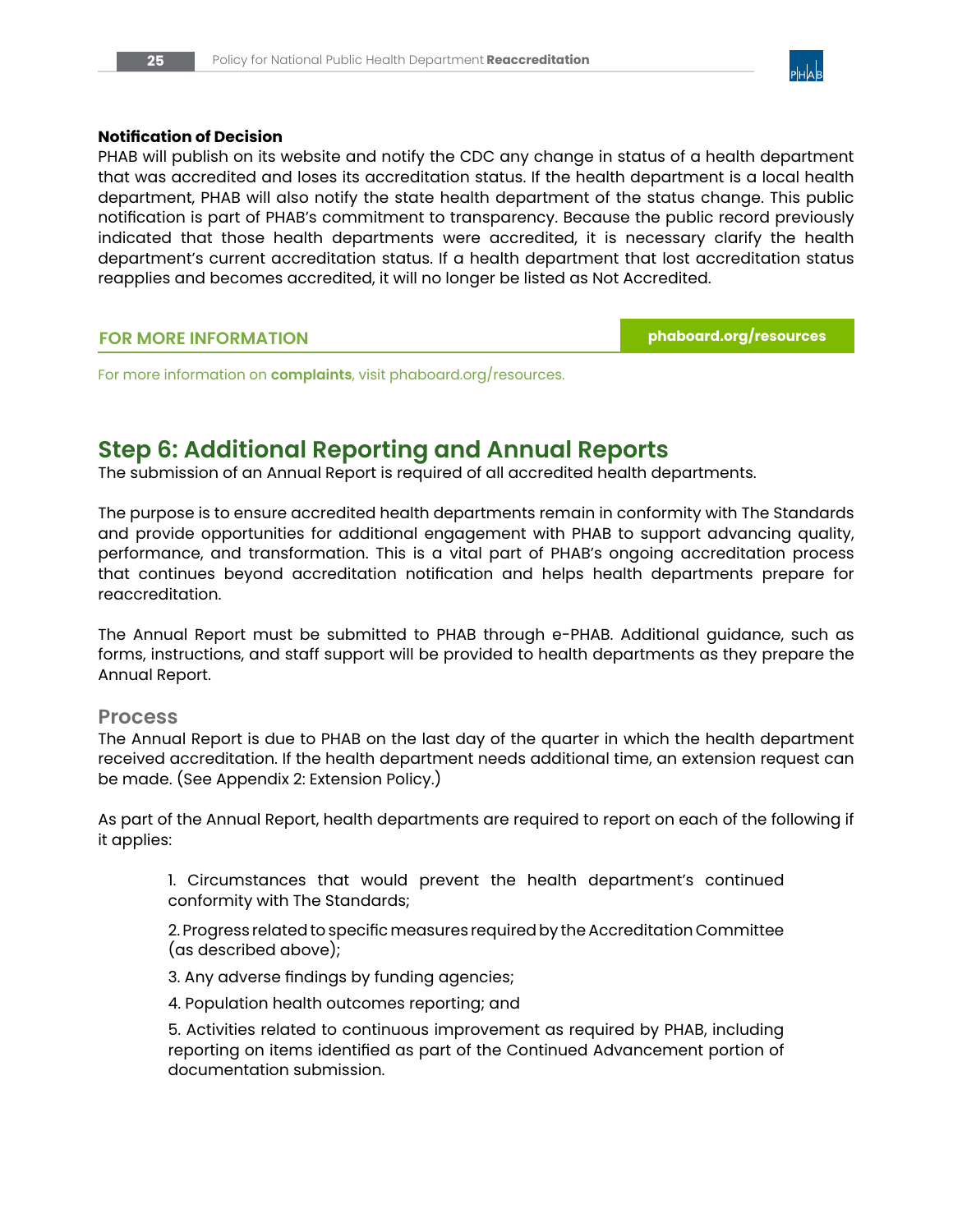

PHAB staff will review the Annual Report and may take any or all of the following actions:

1. Accept the Annual Report and provide feedback to the health department (feedback will minimally include the specific measures, if any, the health department is required to continue reporting in the following year);

2. Engage other public health professionals in reviewing and providing feedback to the health department; or

3. If the health department has not demonstrated sufficient progress on measures required for reporting or has circumstances that may impact their ability to continue conformity with The Standards, sections of the Annual Report may be referred to the Accreditation Committee. The Accreditation Committee may decide to take no action, may ask the health department for additional information, may require another site visit, or may revoke accreditation.

If a health department does not submit an Annual Report or does not respond to the Committee's request for further information, the health department's accreditation status is reviewed by the Accreditation Committee for a decision concerning the health department's continued accreditation status. The Committee may revoke accreditation. If an Annual Report is more than three months past the due date, the health department is referred to the Accreditation Committee for consideration of revocation of accreditation status.

#### **FOR MORE INFORMATION [phaboard.org/resources](http://phaboard.org/resources)**

For more information on **Annual Reports**, including templates, visit [phaboard.org/resources.](http://phaboard.org/resources)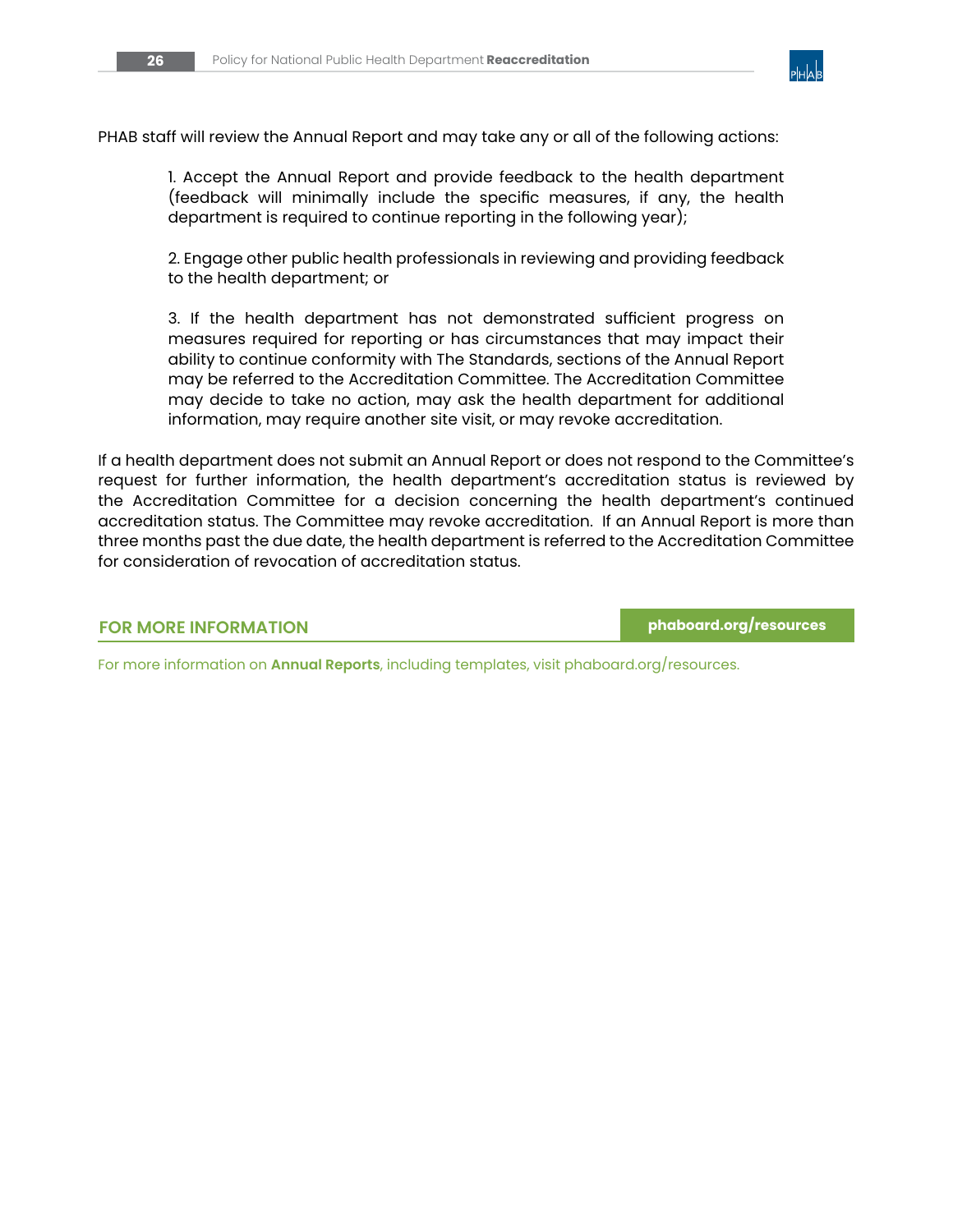

# **Step 7: Reaccreditation**

Accreditation status is valid for five years from the date that the Accreditation Committee confers accreditation. In order to maintain accreditation status, the health department must apply for reaccreditation by the deadline. The health department will receive notification from e-PHAB when the reaccreditation Application is available. This notification will be received on the first calendar day of the quarter in which the health department received initial accreditation, five years after receipt of initial accreditation. The Application for reaccreditation must be received by PHAB from the health department no later than the last day of the calendar quarter in which the health department received initial accreditation. (For example, if the health department received initial accreditation in February 2020, the notification that the reaccreditation Application is available to the health department will be sent via e-PHAB on January 1, 2025 and the Application will be due no later than March 31, 2025.)

Health departments applying for subsequent rounds of reaccreditation will follow this same policy.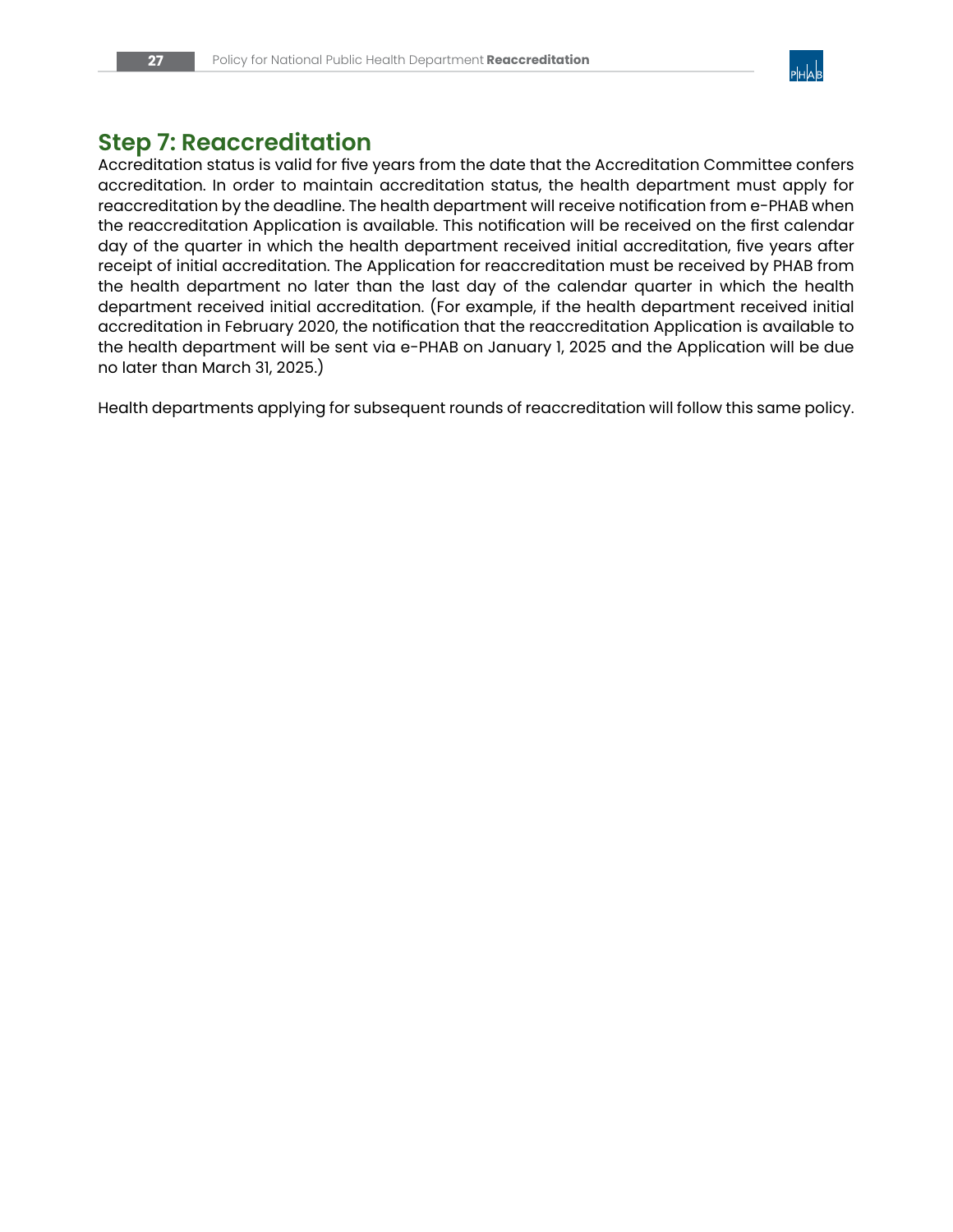

# APPENDIX 1: PROCESS MAP

# 7 Step Accreditation Process **Reaccreditation**

|                                                          | Health Department prepares for reaccreditation.<br><b>HD</b>                                                                   |                                                      |  |
|----------------------------------------------------------|--------------------------------------------------------------------------------------------------------------------------------|------------------------------------------------------|--|
| <b>PREPARATION</b>                                       | Health Department continues to improve in areas identified in Site Visit<br>Report through Annual Report process.<br><b>HD</b> |                                                      |  |
|                                                          | Health Department reviews accreditation education resources.<br><b>HD</b>                                                      |                                                      |  |
|                                                          | PHAB notifies Health Department of reaccreditation eligibility.                                                                |                                                      |  |
|                                                          | <b>Health Department completes</b><br>required training.<br><b>HD</b>                                                          | End of quarter                                       |  |
| <b>APPLICATION</b>                                       | Health Department submits Application for<br>reaccreditation.<br><b>PHAB</b>                                                   | End of quarter                                       |  |
|                                                          | PHAB determines if Application is complete. If not, the Health Department<br>must resubmit the Application.<br><b>PHAB</b>     |                                                      |  |
|                                                          | PHAB provides Health Department access to documentation<br>submission in e-PHAB.<br><b>HD</b>                                  |                                                      |  |
| <b>DOCUMENTATION</b><br><b>SELECTION</b><br>& SUBMISSION | Health Department submits documentation<br>with population health outcomes reporting.                                          | Within 6 months of<br>gaining access in<br>$e$ -PHAR |  |
|                                                          | <b>HD</b>                                                                                                                      |                                                      |  |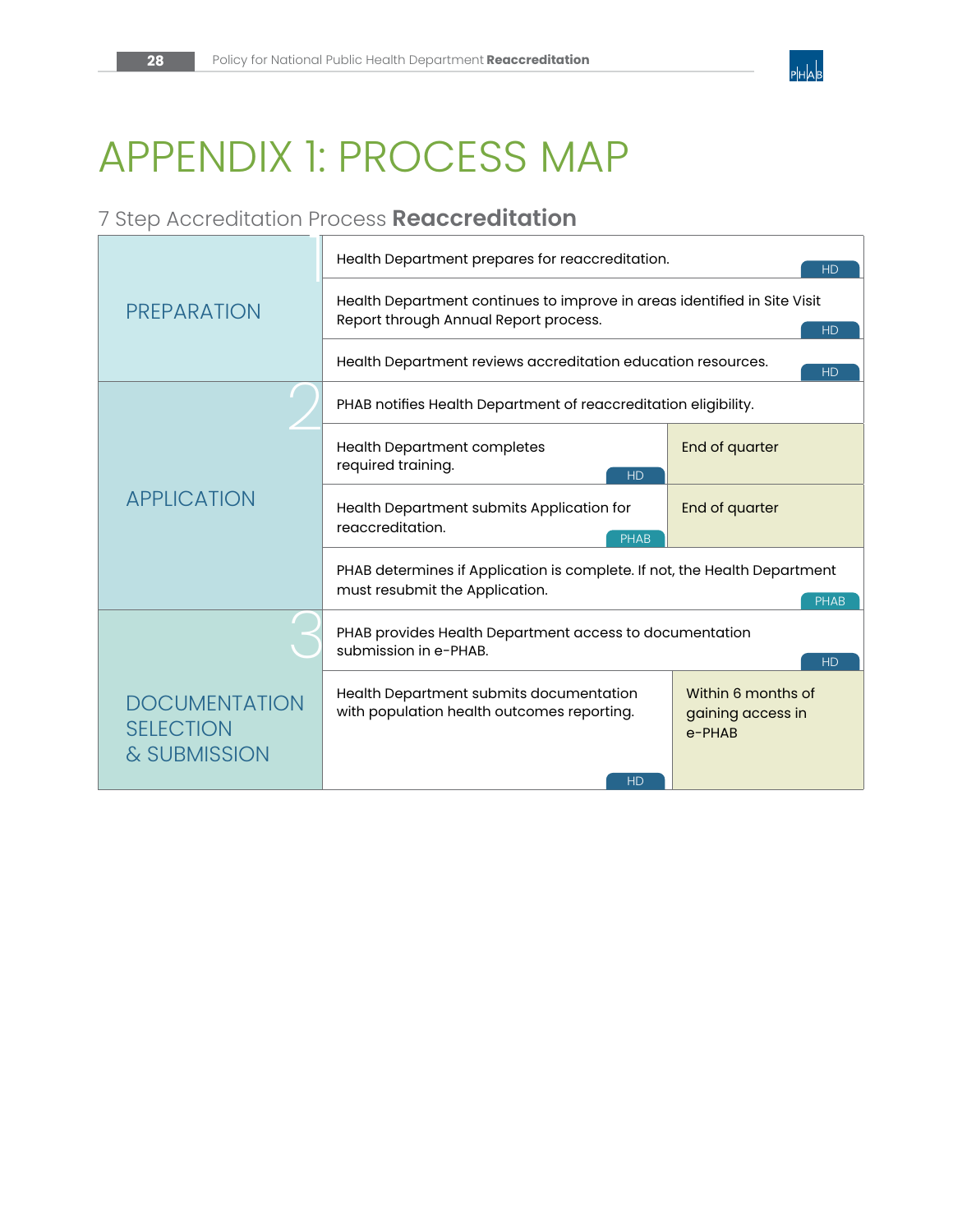

|                                         | PHAB conducts Pre-site Visit Review.                                                                                                                           |                                                | <b>PHAB</b>       |
|-----------------------------------------|----------------------------------------------------------------------------------------------------------------------------------------------------------------|------------------------------------------------|-------------------|
| <b>REVIEW</b>                           | Health Department responds to Pre-site<br>Visit Review.<br><b>HD</b>                                                                                           | Within 45 days                                 |                   |
|                                         | PHAB assigns Site Visitors and schedules the site visit.                                                                                                       |                                                | <b>PHAB</b>       |
|                                         | Site Visit Team prepares for site visit.                                                                                                                       |                                                | <b>SVT</b>        |
|                                         | Health Department and Site Visit Team participate in site visit.                                                                                               |                                                | HD<br><b>SVT</b>  |
|                                         | Site Visit Team reopens measures from Site Visit, as needed.                                                                                                   |                                                | <b>SVT</b>        |
|                                         | Health Department submits documentation<br>for reopened measures from site visit.<br><b>HD</b>                                                                 | Within 2 business days<br>of end of Site Visit |                   |
|                                         | Site Visit Team finalizes Site Visit Report.<br><b>SVT</b>                                                                                                     |                                                |                   |
|                                         | PHAB submits Site Visit Report to Accreditation Committee and<br>Health Department.                                                                            |                                                | PHAB              |
|                                         | Accreditation Committee reviews Site Visit Report and determines if<br>Health Department is Accredited or if an ACAR is required.<br><b>ACM</b>                |                                                |                   |
| <b>ACCREDITATION</b><br><b>DECISION</b> | If an ACAR is required, the Health<br>Department submits ACAR<br>documentation.<br>HD                                                                          | Within 1 year                                  |                   |
|                                         | The Site Visit Team reviews documentation and submits the<br>ACAR Report to the Accreditation Committee for a final decision.<br><b>SVT</b>                    |                                                |                   |
|                                         | Accreditation Committee determines if Health Department is<br>Accredited and notifies the Health Department.                                                   |                                                | <b>ACM</b>        |
| <b>REPORTS</b>                          | Health Department submits 4 cycles of Annual Report to PHAB.                                                                                                   |                                                | HD.               |
|                                         | Annually, PHAB reviews Annual Report and accepts it, requires<br>additional reporting for the current or future year, or refers to<br>Accreditation Committee. |                                                | PHAB              |
| <b>REACCREDITATION</b>                  | Future reaccreditation cycles repeat process.                                                                                                                  |                                                |                   |
|                                         |                                                                                                                                                                |                                                | HD<br><b>PHAB</b> |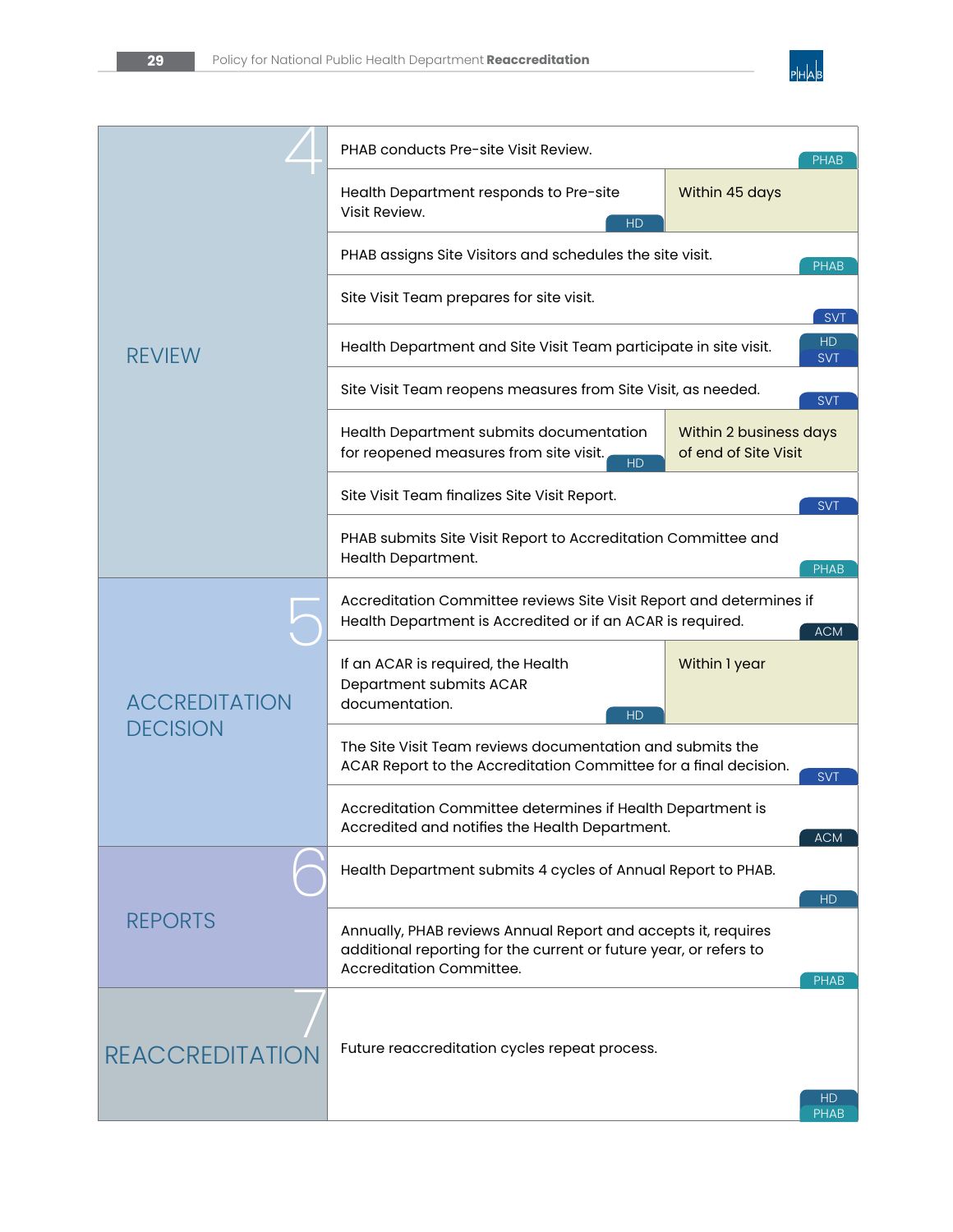

# APPENDIX 2: EXTENSION POLICY

### **Process**

If a health department will miss any PHAB deadline, they need to submit a written request for an extension to their Accreditation Specialist (AS).

If the health department is requesting an extension of **90 days or fewer**, 4 it can be submitted via email. The Health Department Director must either be the one sending the email or be cc'd on the email.

If the extension is **greater than 90 days**,4 the health department will need to complete the application form (posted on the PHAB website) and email it to their Accreditation Specialist. The Health Department Director must sign the application to indicate their agreement with the following information about fees.

- All health departments are required to pay invoices (including those for Annual Services Fees) by the invoice due date.
- If the health department is applying for reaccreditation or is about to apply for reaccreditation and they are requesting a cumulative extension of more than 90 days, the health department would have the option of either:
	- ॰ Paying the reaccreditation fee according to their original schedule; or
	- ॰ Paying an extension fee based on the extension length requested.

These fees cover costs associated with keeping the accounts in e-PHAB, providing access to support from the Accreditation Specialists, access to webinars and any educational offerings from PHAB, and continuation of the accredited status during the extension timeframe for accredited health departments. If you have questions about the ongoing fees, please contact PHAB's Finance Office at accounting@phaboard.org or 703.778.4549 Ext 200.

Health departments can request extensions for steps in the accreditation process they are currently in or will begin within 180 days. For response to Pre-site Visit Review, health departments can make a request after their documentation has been submitted and those extensions will go into effect starting on the date the health department receives its reopened measures. For reaccreditation Applications, those extensions will go into effect starting on the date their Application opens in e-PHAB.

#### **FOR MORE INFORMATION [phaboard.org/resources](http://phaboard.org/resources)**

To access the **extension request** form, visit [phaboard.org/resources.](http://phaboard.org/resources)

*<sup>4</sup> The 90 days addresses the cumulative amount of time the health department is requesting an extension for a given step in the process (e.g., application, documentation submission, response to pre-site visit review, ACAR, or Annual Report). In other words, if a health department already requested and received a 60-day extension for that step in the process, and they would like to request an additional 45-day extension, the application form is required. This does NOT include extensions that were granted to all health departments automatically in March 2020 (or when health departments first entered the Annual Report).*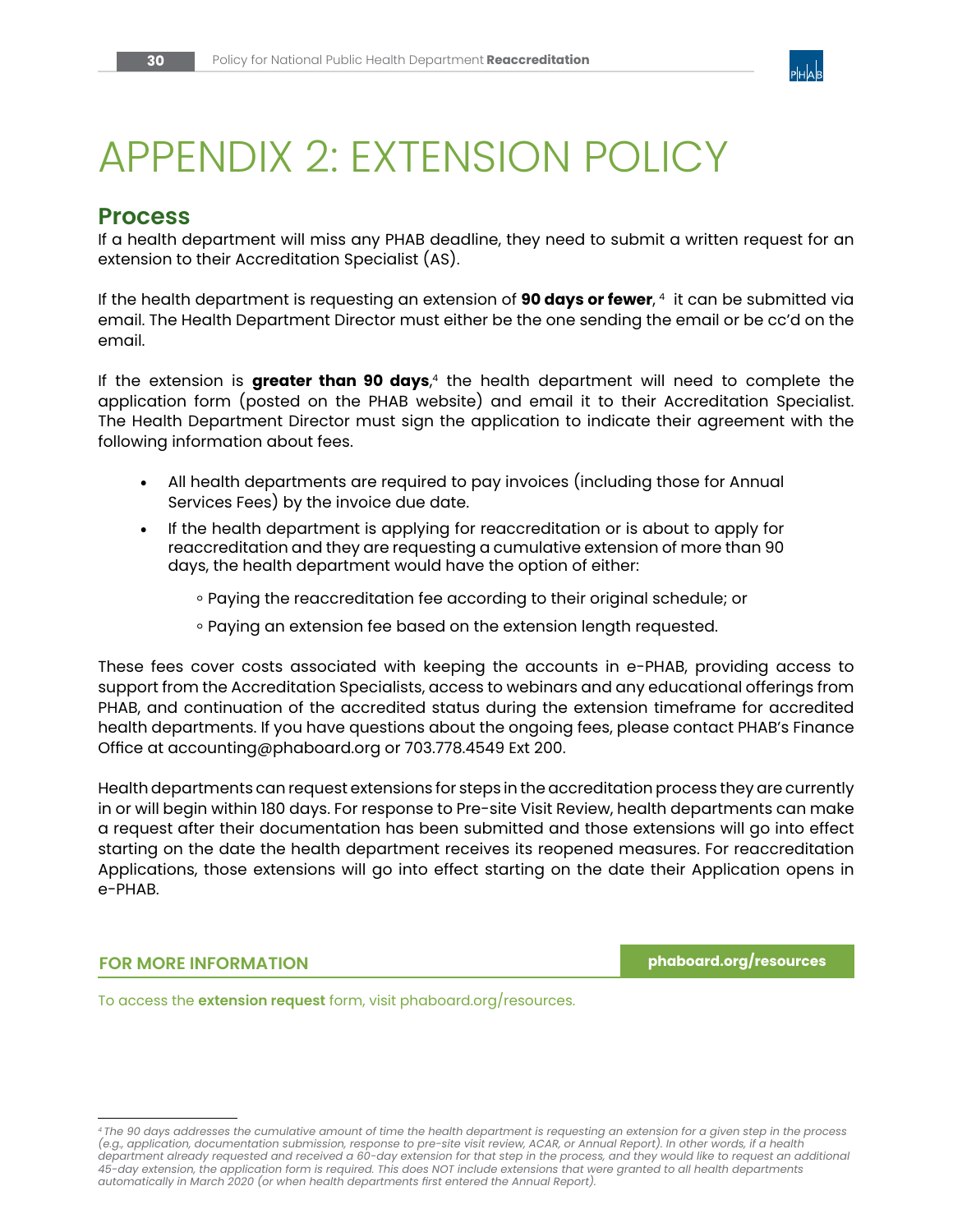

# APPENDIX 3: ACCREDITATION APPEALS PROCEDURES

*Approved February 2022*

# **Overview**

These procedures specify the appeals process available to health departments once an accreditation decision has been made. A health department may appeal only the following accreditation decisions made by the Public Health Accreditation Board (PHAB)'s Accreditation Committee: (1) denial of initial accreditation; (2) denial of reaccreditation; or (3) revocation of accredited status.

The grounds for appeal are limited to the following:

(a) the negative decision was the result of the misapplication of PHAB's accreditation procedures or standards; or

(b) the negative decision is not supported by, and is contrary to, the substantial evidence in the record.

The accreditation status of the health department shall remain unchanged pending the outcome of a timely, properly filed appeal. These procedures are a formal, administrative process and are designed to operate without the assistance of attorneys. However, any party may be represented by an attorney with respect to an appeals procedure.

# **Initiating the Appeal**

When a denial of accreditation/reaccreditation or a revocation of accreditation is communicated to the health department as part of a Non-conformity Decision,<sup>5</sup> the letter of transmittal shall advise the health department that the decision is appealable, and that the health department has thirty (30) calendar days<sup>6</sup> to appeal. The letter of transmittal is both emailed and physically mailed "receipt requested" to the Health Department Director. The thirty-day timeline for responding begins on the date the letter of transmittal is received by the health department. If the health department fails to initiate its appeal within thirty (30) days, the decision becomes final and public. If the health department initiates the appeal process within the prescribed thirty (30) days, the health department's accreditation status remains as it was prior to the action taken by the Accreditation Committee that is under appeal, pending disposition of the appeal.

The health department's appeal must be made in writing and filed both electronically via email and by physical mail to the attention of the President and Chief Executive Officer of PHAB. The appeal must detail the grounds upon which it is based and identify relevant information in the health department's records already submitted to PHAB that supports its appeal. The health department may not rely on any information or documentation unless that information and documentation was submitted to PHAB as part of its initial accreditation/reaccreditation review or revocation review, as applicable. No new information or documentation may be submitted through the appeal process. The health department should include a specific reference to where the information or documentation was previously provided in the accreditation process or revocation review.

*<sup>5</sup> Procedural decisions (i.e., determination of Not Accredited status because a health department failed to complete a step in the process) are not subject to appeal.*

*<sup>6</sup> Unless otherwise specified, all days will be measured in calendar days not business days.*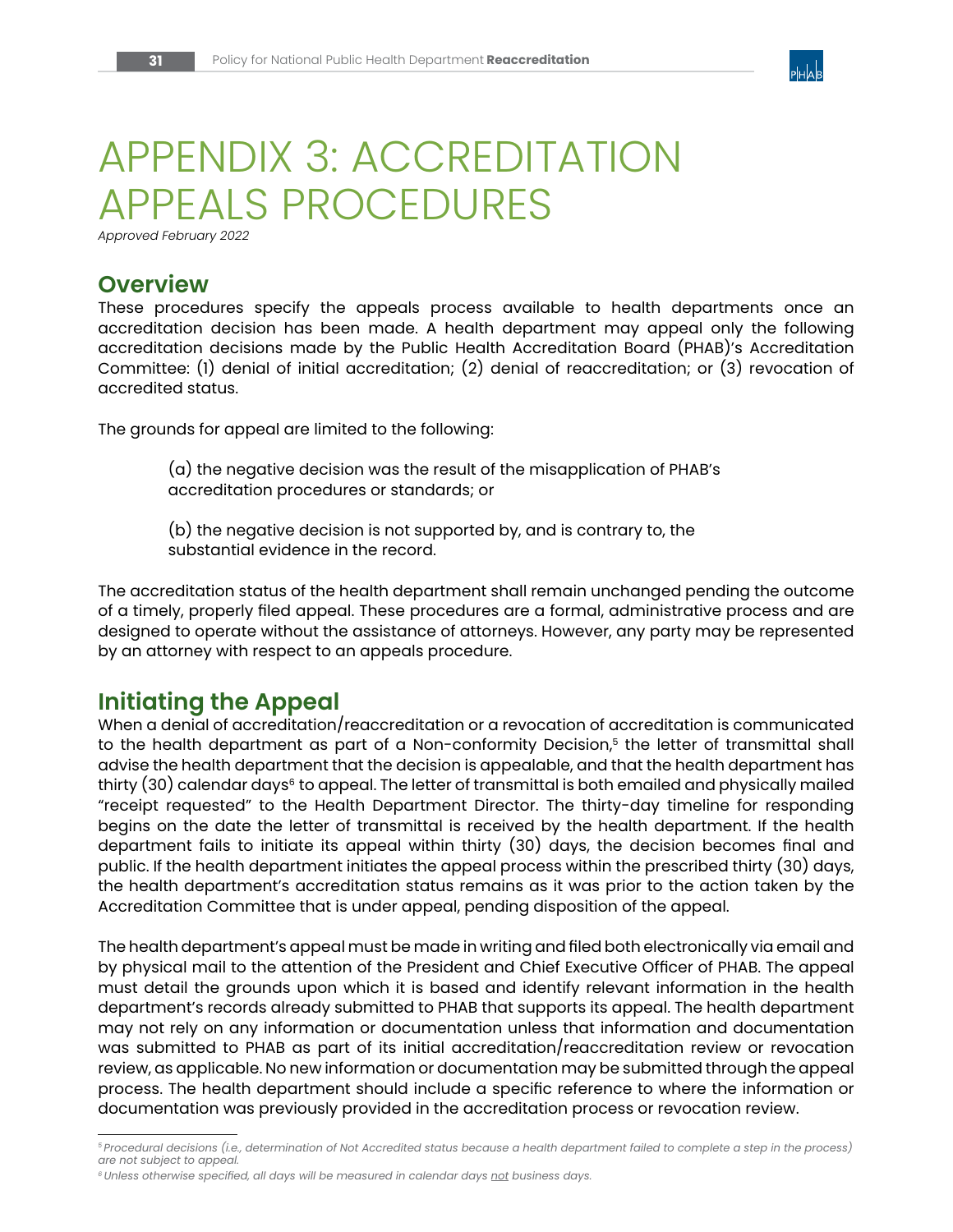

# **PHAB Procedures**

Upon receipt of the written appeal, PHAB's President and CEO will notify the Chair of the PHAB Board of Directors. Within five (5) business days, the Chair will then appoint an Appeals Panel made up of three members of the Board, as well as two non-Board members. If the Chair of the PHAB Board has a relationship with the health department making the appeal that might constitute a real or perceived conflict of interest as defined by PHAB's conflict of interest policy, the Chair will present the potential conflict to the President and CEO who will decide whether a conflict of interest exists. If the President and CEO determines that the Chair has a real or potential conflict of interest, the Vice Chair of the PHAB Board of Directors will appoint the Appeals Panel.

Each panel member will be notified by the PHAB President and CEO that they have been appointed to the Appeals Panel and asked to affirm that they have no conflict of interest with the appellant health department as defined by the PHAB conflict of interest Policy.

Within five (5) business days of the final composition of the Appeals Panel, the PHAB President and CEO shall provide the appellant health department with the following information:

- the written appeals and hearing procedures,
- the names and bios of the Panel members,
- a list of at least three (3) potential dates for the appeal hearing that will be conducted by the panel. The potential hearing dates shall be no fewer than thirty (30) and no more than ninety (90) days from the date the information is shared with the appellant health department;
- the location of the appeals hearing and/or whether it will be conducted by videoconference (to be determined in the sole discretion of the Appeals Panel); and
- notification of the appeals fee.

The PHAB President and CEO will request that the appellant health department:

- review the list of Appeals Panel members and declare whether the health department reasonably perceives any conflicts of interest with any member of the Panel;
- identify the names and roles of the health department's staff who will attend and participate in the appeals hearing, including whether the department will be represented by legal counsel; and
- identify which of the proposed hearing dates are preferred by the health department.

The appellant health department shall respond within five (5) business days to the PHAB President and CEO.

If a conflict of interest is identified by either a member of the Appeals Panel or by the appellant health department and such determination is reasonable as determined by those members of the Appeals Panel not identified as having a conflict of interest, the member of the Appeals Panel so identified will not participate in the appeal process, and a new Appeals Panel member will be selected by the Chair of the PHAB Board of Directors and reviewed by the appellant health department in an expeditious manner.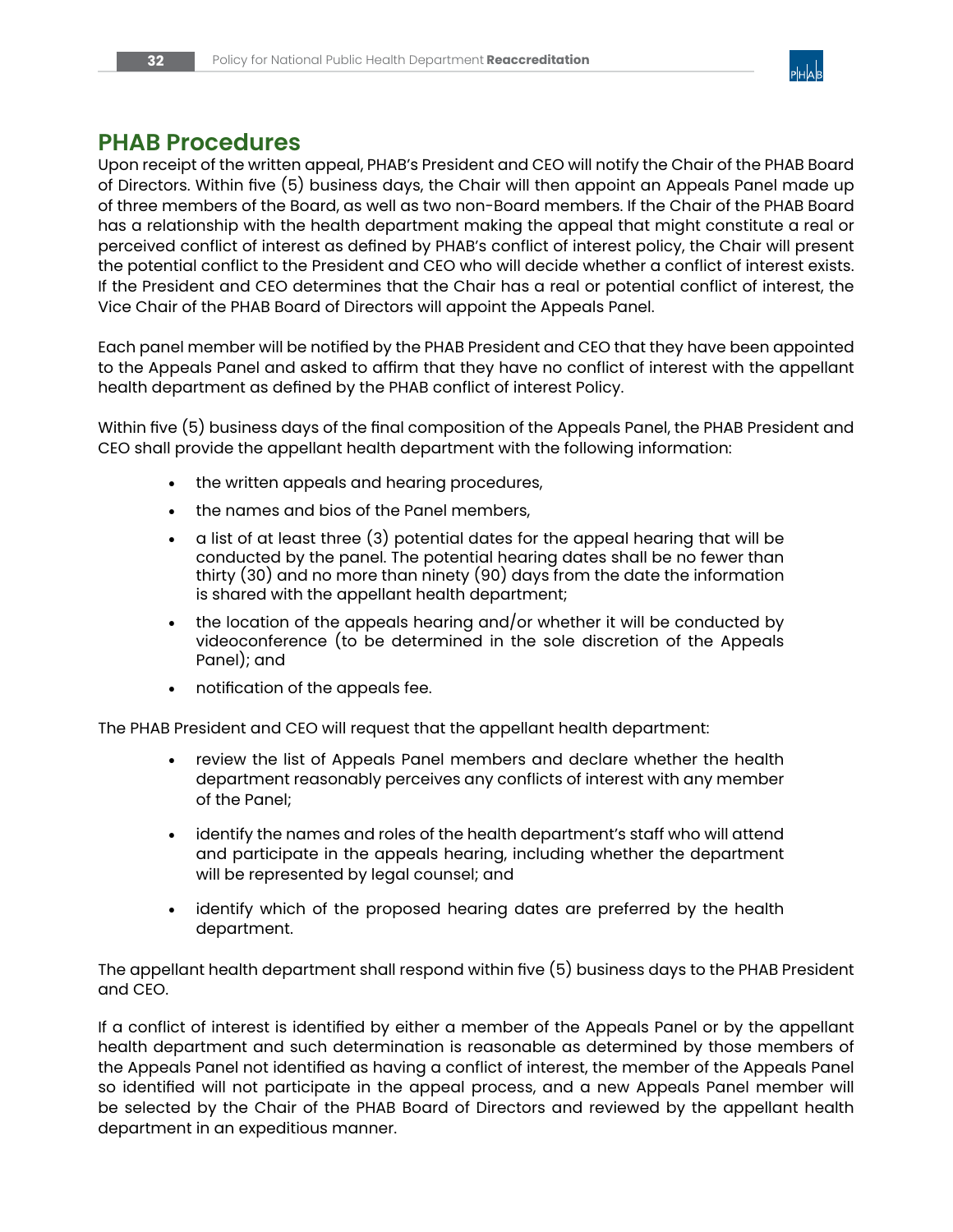

The appellant health department shall pay a reasonable appeals fee as determined by the PHAB Board of Directors and published in its fee schedule. Payment of half of the fee is expected at the time the hearing is set, with final payment occurring at the close of the hearing process.

# **Conducting the Appeal Hearing**

The appeal hearing is an administrative hearing and is not conducted as a legal proceeding. General rules of conduct are as follows:

1. The hearing shall occur no later than ninety-five (95) days from the Appeals Panel's final composition, after conflicts of interest have been addressed. Notification of the hearing date will be made to all parties concerned at least thirty (30) days prior to the date of the hearing. The appellant health department may amend its original written appeal statement submitted when it notified the PHAB President and CEO of its appeal. If the department elects to provide an amended statement, it must be provided to the Appeals Panel at least fifteen (15) business days prior to the appeal hearing.

2. The health department may request that the record considered by the Accreditation Committee in reaching its decision be made available. The record shall include, but is not necessarily limited to:

a. Accreditation Committee Operational Procedures Manual applicable at the time the negative decision was made by the Accreditation Committee;

b. Standards & Measures applicable at the time the negative decision was made by the Accreditation Committee;

c. Excerpts from the minutes of the Accreditation Committee meeting(s) relevant to the decision being appealed by the health department;

d. Relevant accreditation reports made by PHAB staff and peer reviewers and responses to those reports by the health department; and

e. Relevant written communications to and from PHAB staff and peer reviewers and the health department regarding the Accreditation Committee's review, including any prior decision letters as applicable.

3. Opportunity to appear before the Appeals Panel will be extended to three representatives of the health department and its counsel. The health department will have sixty (60) minutes to orally present its position. Thereafter, the Appeals Panel will direct questions to and hear responses from the health department. The health department will also be permitted to make a closing statement. A written transcript will be made of the hearing.

4. Any additional rules of conduct for the hearing that are established by the Appeals Panel Chair shall be provided to the health department and, as appropriate, its counsel at least fifteen (15) business days prior to the appeal hearing. If the health department has questions about or objects to any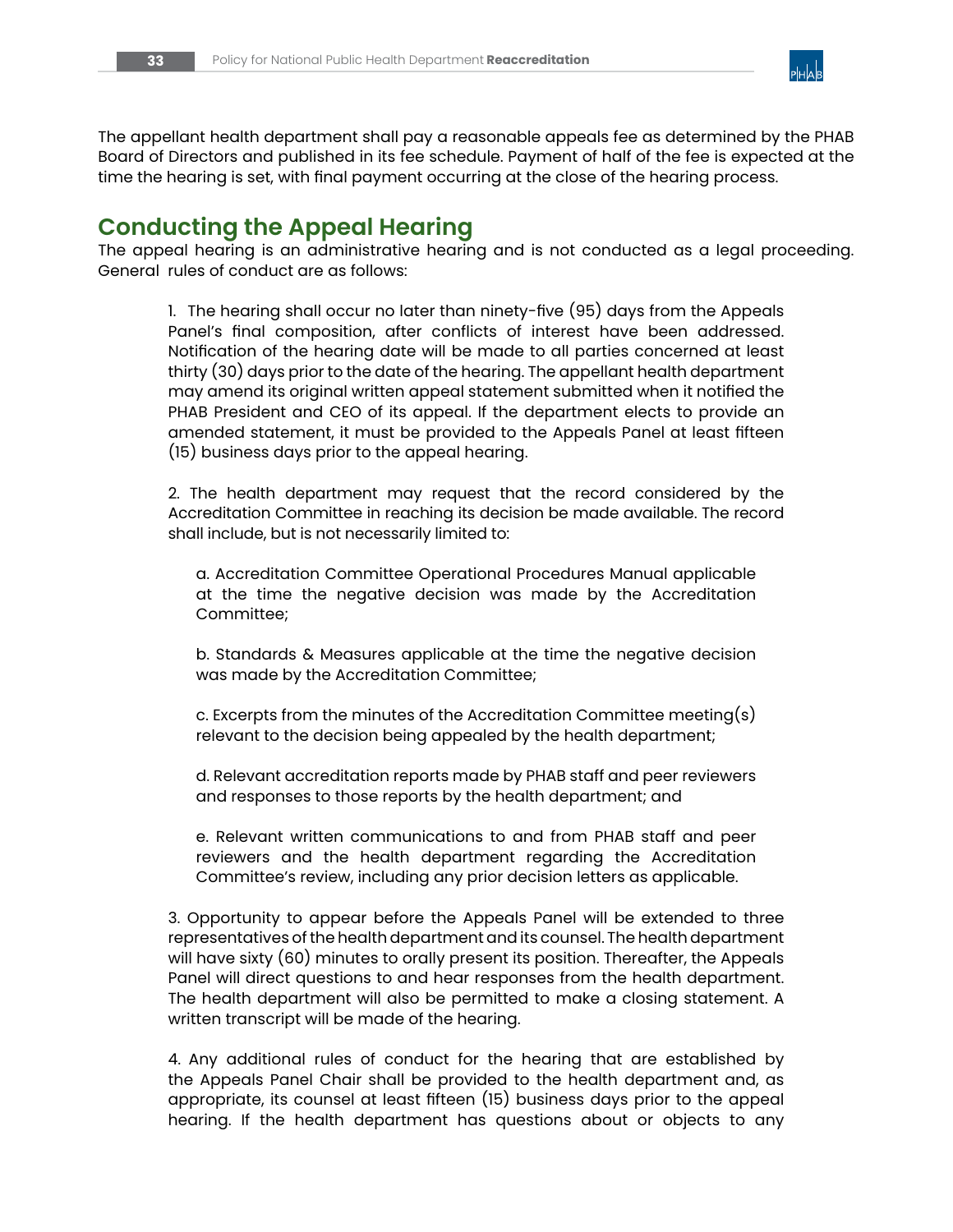

additional rule(s) for the conduct of the hearing, it should make their questions or objections known to the PHAB President and CEO immediately. The PHAB President and CEO will seek to clarify and/or resolve all questions or objections in an expeditious manner before the appeal hearing.

### **Appeals Panel Processes**

1. As soon as practical after being appointed, the Appeals Panel members will convene and elect a Chair from among its members. The Appeals Panel will be staffed by the PHAB President and CEO with additional staff as deemed appropriate by the President and CEO.

2. All sessions in which the Appeals Panel meets to organize its work, as well as all deliberations of the Appeals Panel, will be conducted in executive session.

3. The Appeals Panel may interview the Site Visit Team Chair, any PHAB staff, or members of the Accreditation Committee, as they may deem appropriate, to understand the background and process undertaken that led to the decision of the Accreditation Committee being appealed.

4. In reaching its decision, the Appeals Panel will consider the record before the Accreditation Committee at the time it made its decision to deny or revoke accredited status as applicable, the health department's written appeal statement, information gathered by the Appeals Panel itself, such as interviews with Accreditation Committee members or PHAB staff members, any presentation made by the health department at the hearing, and the health department's responses to questions asked by the Appeals Panel members during the hearing.

5. The Appeals Panel, on a majority vote, either affirms, amends, remands, or reverses the Accreditation Committee decision being appealed. The Appeals Panel shall issue a written decision including: a summary of relevant portions of the Accreditation Committee's decision; a summary of any relevant procedural or factual findings made by the Appeals Panel; the Appeals Panel's rulings and decisions with respect to the matters under appeal; and the outcome and resolution of the appeal. This written decision will be provided to the appellant health department within ten (10) business days of the appeal hearing conducted by the Appeals Panel.

If the Appeals Panel affirms the decision, the original Accreditation Committee decision becomes final at that time.

If the Appeals Panel amends, reverses, or remands the decision, it shall provide written direction to the President and CEO of its recommendations for implementation. PHAB staff will then implement the Appeals Panel's decision in a manner consistent with the directions of the Appeals Panel. Implementation includes the ability to define the length of an accreditation term and any required reporting or other conditions.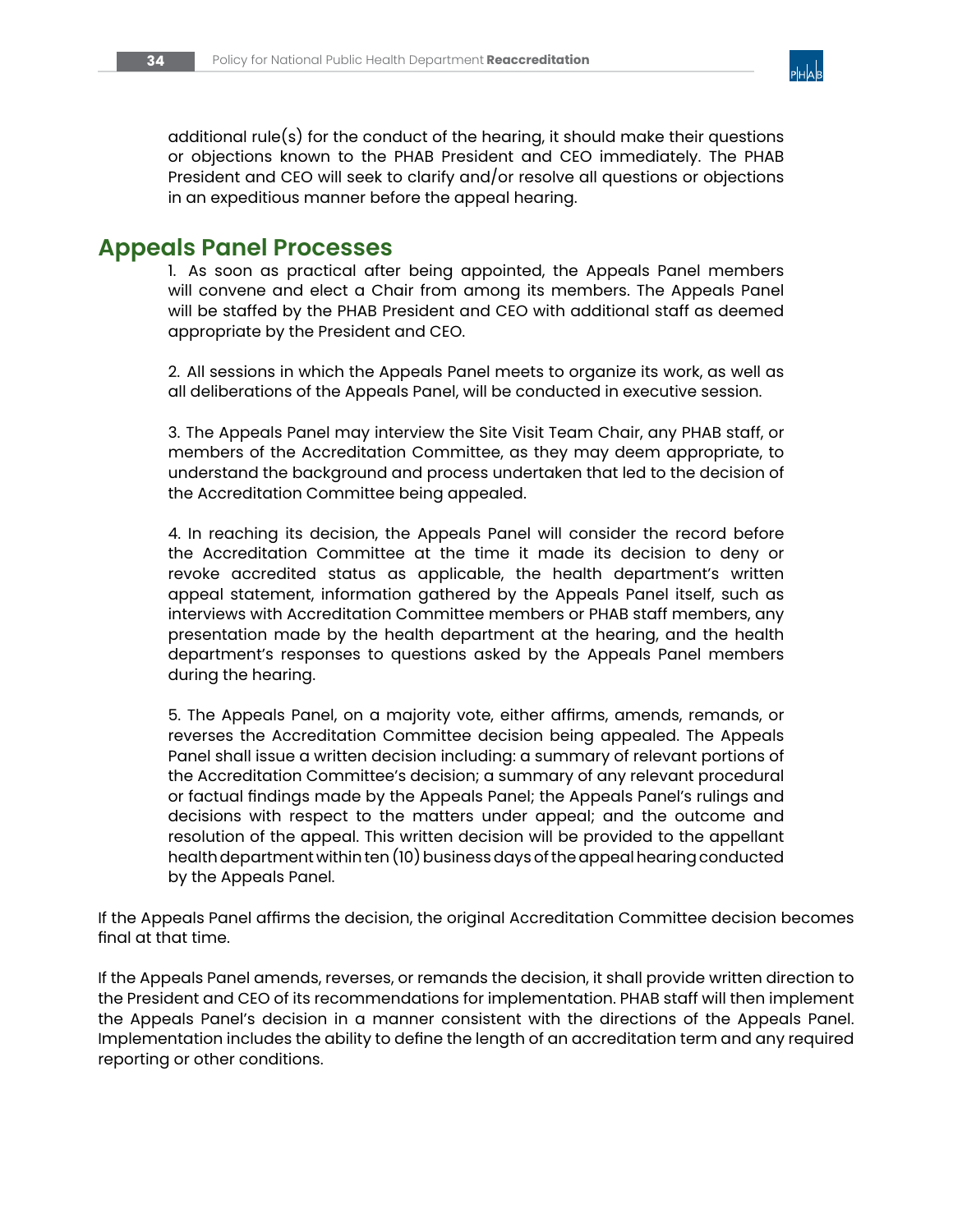

In the case of a decision to remand the matter to the Accreditation Committee for reconsideration, the Appeals Panel will provide written recommendations to the Accreditation Committee and shall discuss its findings with the Accreditation Committee. The Accreditation Committee shall review the findings and recommendations of the Appeals Panel and reconsider the Accreditation Committee's initial decision taking into account the factors leading to the remand.

# **PHAB Procedures Post Appeal**

1. The Chair of the Appeals Panel will provide a written and verbal report on the appeal and its resolution to the Accreditation Committee and to the Board of Directors at their next, regularly scheduled meetings following the conclusion of the appeals process.

2. All decisions of the Appeals Panel are final and binding.

3. If the Appeals Panel upholds denial of reaccreditation or revocation of accreditation, the name of the health department will be removed from the list of accredited health departments and notification of the removal will appear on PHAB's website. Additionally, PHAB staff will follow all other standard communications protocols regarding accreditation decisions, such as notification of the U.S. Centers for Disease Control and Prevention.

4. PHAB will not release the details of the appeals hearing and relevant documentation to any entity other than the appellate health department, unless legally required.

5. PHAB reserves the right to utilize de-identified data from an appeal for its organizational quality improvement purposes.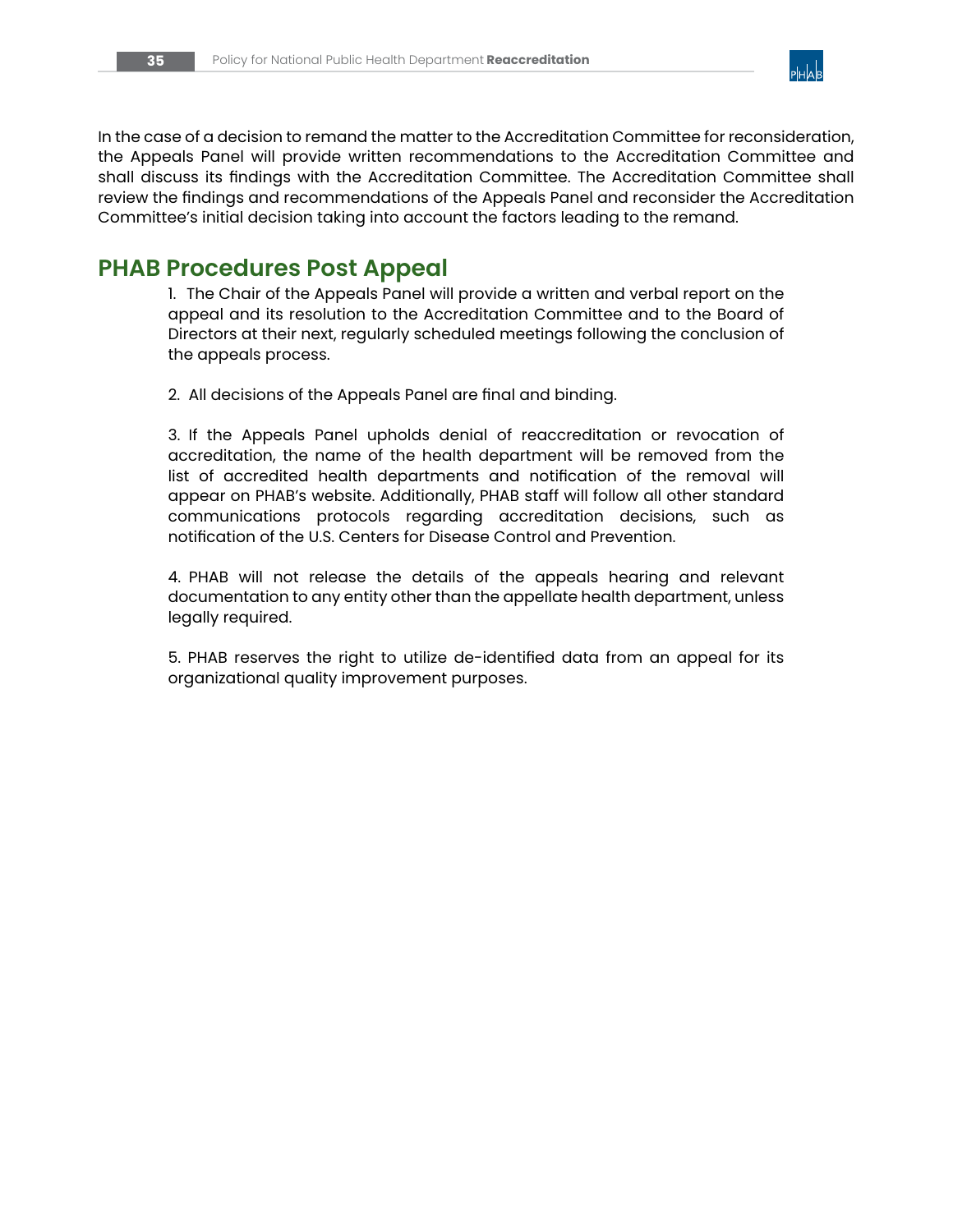

# APPENDIX 4: COMPLAINT POLICY AND PROCEDURES

*Approved February 2022*

# **Background**

To maintain the overall credibility of the national public health accreditation process, the Public Health Accreditation Board (PHAB) uses information from various sources to monitor the sustained capacity and quality of the health departments that it accredits. Therefore, PHAB has established policies and procedures for receiving and addressing written complaints about an accredited health department.

# **Policy**

PHAB accepts only written complaints about an accredited health department that are specific to a possible lack of conformity with PHAB Standards & Measures under which the health department was accredited or reaccredited. PHAB does not address complaints or disputes between individuals and health departments; environmental conditions or hazards; professional licensing or practice; or any state, local, or Tribal regulations. PHAB does not mediate disputes between the accredited health department and any party.

# **Procedures**

Complaints must be made by either email or U.S. mail addressed to PHAB's President & CEO. Before filing a complaint with PHAB, the person or persons intending to file a complaint (the Complainant) must use and exhaust the administrative procedures available to them through the accredited health department. A complaint must be filed in writing on the PHAB complaint form, available at: [https://phaboard.org/complaints/.](https://phaboard.org/complaints/) The Complainant must specify the health department (the Respondent) and the accreditation measure(s) with which the Respondent is purportedly out of conformity. The Complainant should provide a brief narrative explaining the background and context of the complaint. In addition to the complaint form and brief narrative, the Complainant must provide evidence (copies of letters or emails) substantiating that administrative remedies made available by the Respondent to address complaints have been pursued and exhausted.

Once PHAB receives a properly filed complaint, the following procedures will be followed.

1. Within five (5) business days, the PHAB President & CEO, or their designated representative, will respond in writing to the Complainant to acknowledge receiving the complaint. In the acknowledgement communication, the President & CEO, or their designated representative, may request more information from the Complainant; dismiss the complaint as being outside of PHAB's complaint policy; or accept the complaint for further review and adjudication.

2. Within five (5) business days of accepting the complaint for further review and adjudication, PHAB's President & CEO, or their designated representative, will notify in writing the Health Department Director and the Accreditation Coordinator of the Respondent that the Respondent is the subject of a complaint. A copy of the complaint and supporting documentation will be shared with the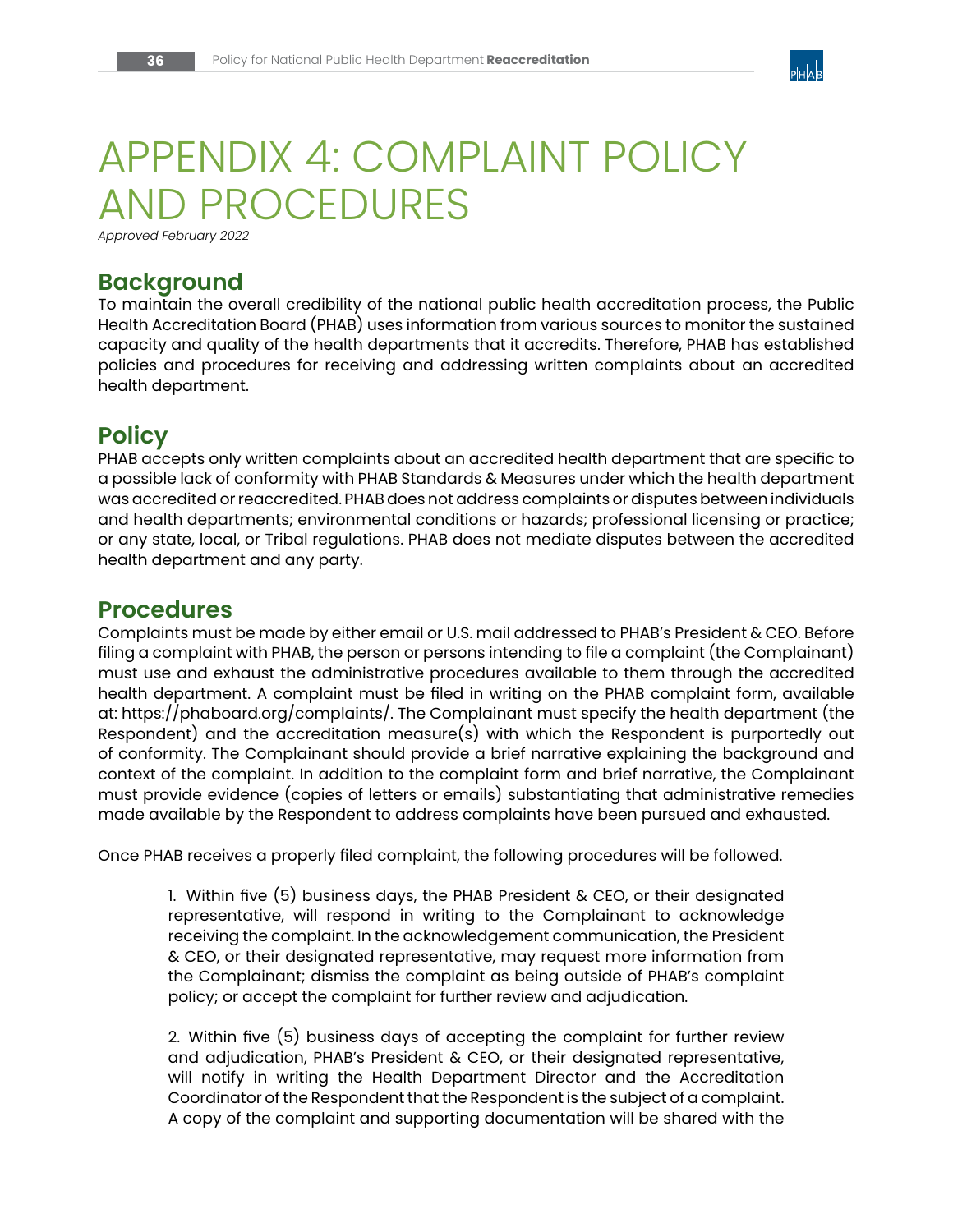

Respondent. The Respondent must respond in writing to the PHAB President & CEO and address the substance of the complaint within twenty (20) business days of receiving notice and a copy of the complaint and supporting documentation.

3. Concurrent with notifying the Respondent, the President & CEO, or their designated representative, will notify the PHAB Board Chair that a complaint has been received and provide to the Chair a copy of the complaint and supporting documentation. The Board Chair and the President & CEO will confer and select up to two (2) additional members of the PHAB Board that have no conflicts of interest with the Respondent or the Complainant to serve with them as an ad hoc panel to review the complaint with them.

4. Within ten (10) business days of the receipt of the health department's written response, the Board Chair will convene the ad hoc panel to review the complaint. The ad hoc panel will review all the materials provided both by the Complainant and the Respondent and take one or more of the following actions:

- Dismiss the complaint based on the evidence received. Dismissal will result in no change to the Respondent's accreditation status.
- Determine that further investigation of the complaint is warranted. If the ad hoc panel makes this determination, trained PHAB peer reviewers (the Peer Reviewers) who, if possible, have previously reviewed the Respondent for its initial or reaccreditation application(s) will be requested to review the Respondent for conformity with the specific standard(s) and measure(s) cited in the complaint. The Peer Reviewers will conduct their review in a timely fashion so that it is completed within sixty (60) days of the ad hoc panel's request. The Peer Reviewers will be assisted by PHAB's Director of Accreditation and may request additional documentation and/or conduct necessary interviews with the Respondent's relevant personnel and/or the Complainant, either in person or by videoconference, to adequately assess the Respondent's conformity with the specific standard(s) and measure(s) cited in the complaint. The Peer Reviewers will summarize their findings in a written report to the ad hoc panel and may be requested to discuss their findings with the ad hoc panel at the discretion of the PHAB Board Chair and/or President & CEO.

5. Within five (5) business days of receiving the written report from the Peer Reviewers, the ad hoc panel will convene and take one of the following actions:

- Dismiss the complaint based on the evidence received and the peer review. This will result in no change to the Respondent's accreditation status.
- Conduct additional interviews with the Respondent's relevant personnel and/or the Complainant through convening a hearing via video conference. If the ad hoc panel chooses this option, it must notify the Complainant and the Respondent of its decision to do so in writing. The ad hoc panel shall explain that the hearing is not an adversarial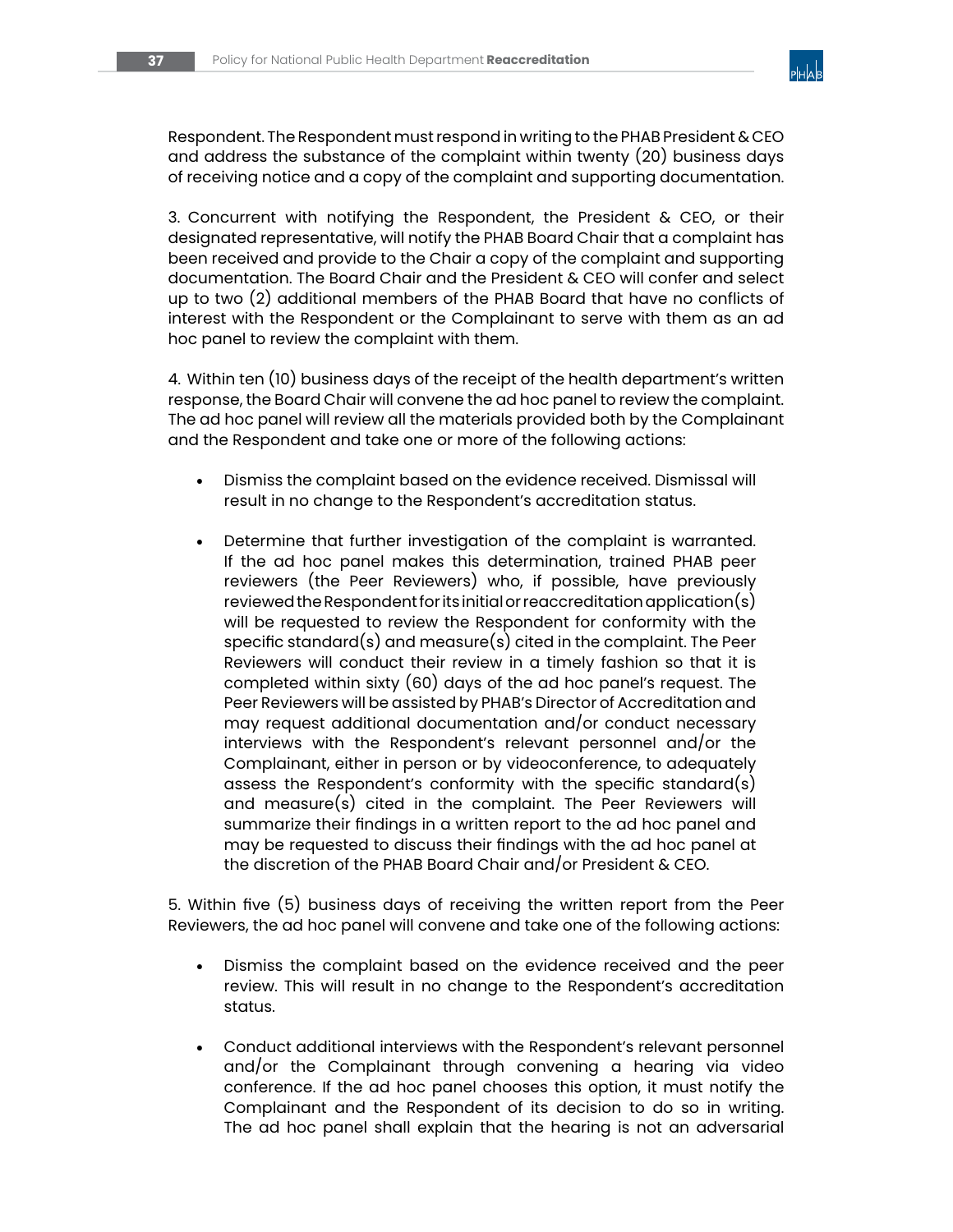

proceeding but one that is seeking additional information or clarification of information received through the Peer Reviewers. The hearing must be conducted within twenty (20) business days of the notification being provided to the Complainant and the Respondent.

6. If the Respondent does not provide a written response (step 2) or participate in any required further investigation (step 4 or 5), the ad hoc panel will document the Respondent's lack of cooperation in its report (step 7). The Respondent may request an extension of up to fifteen (15) business days from the ad hoc panel to respond to the ad hoc panel's request(s) if the Respondent is dealing with a public health emergency or other significant event outside of its control that directly impacts its ability to provide a written response to the complaint in a timely manner. The PHAB Board Chair and/or President & CEO shall grant or deny the extension request in their sole discretion.

7. At the conclusion of its fact-finding process (outlined in steps 4 and 5 above), the ad hoc panel will summarize its findings in a written report along with either its dismissal of the complaint or its recommendations for further actions. The report will be addressed to the PHAB Accreditation Committee in a timely fashion so the Accreditation Committee can deliberate and act on the report at its next regularly scheduled meeting.

#### **Final Resolution of the Complaint:**

The report from the ad hoc panel will be reviewed and deliberated upon by the Accreditation Committee at its next regularly scheduled meeting. The Accreditation Committee shall be the final decision-making body for all complaints. Based on the Accreditation Committee's deliberations, the following actions may be taken:

1. Continue the accreditation status of the Respondent without change;

2. Continue the accreditation status of the Respondent but require the Respondent in its next annual report(s) to detail its remediation efforts and compliance with the specific standard(s) and measure(s) identified by the Accreditation Committee as being deficient to maintain the Respondent's accreditation status, or, in the case of a Respondent in its fourth year of an accreditation status, in the Respondent's application for reaccreditation;

3. Place the Respondent on probation for a period not to exceed twelve (12) months during which time specific follow-up actions, such as regular reporting or a repeat peer review will be required, and the Respondent's probationary status will be noted on the PHAB website during the probationary period; or

4. Revoke the Respondent's accreditation.

The Complainant and the Respondent will be advised of the Accreditation Committee's decision on the complaint, a summary of the process taken to investigate the complaint, and a summary of the findings of the investigation within ten (10) business days of the Accreditation Committee's decision. No other materials related to the complaint will be provided to the Complainant.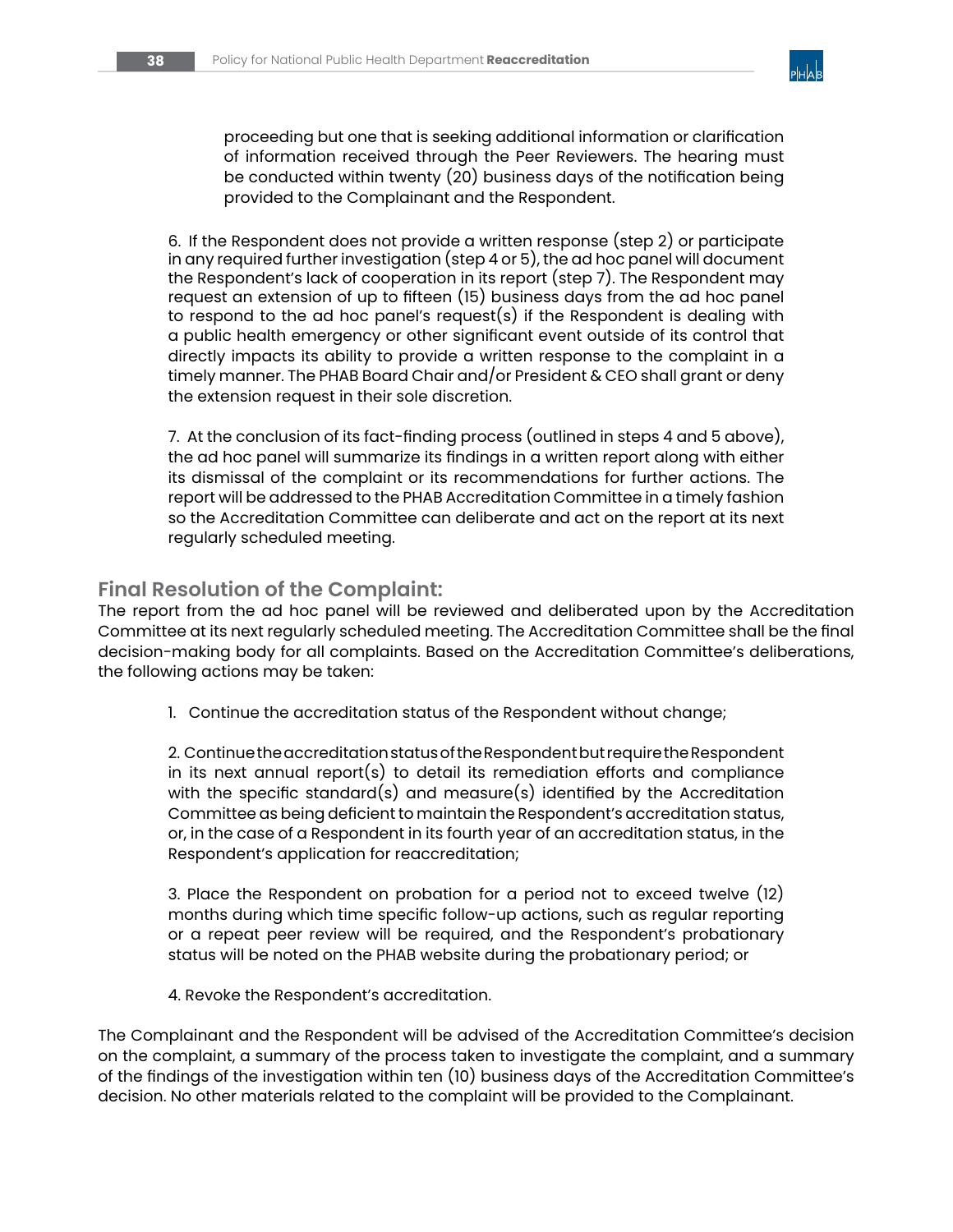

All complaints that result in the naming of an ad hoc panel for investigation, and their associated outcomes, will be reported to the full Board of Directors quarterly.

Complaints, and all associated documentation, will be maintained in PHAB records associated with the Respondent for the remainder of that Respondent's accreditation cycle, or no longer than five years.

PHAB will not publicly release the complaints received nor the results of the complaint assessments except as they may be compelled to do so by legal process. De-identified complaint data may be used by PHAB to inform its efforts to improve its services and those of accredited health departments.